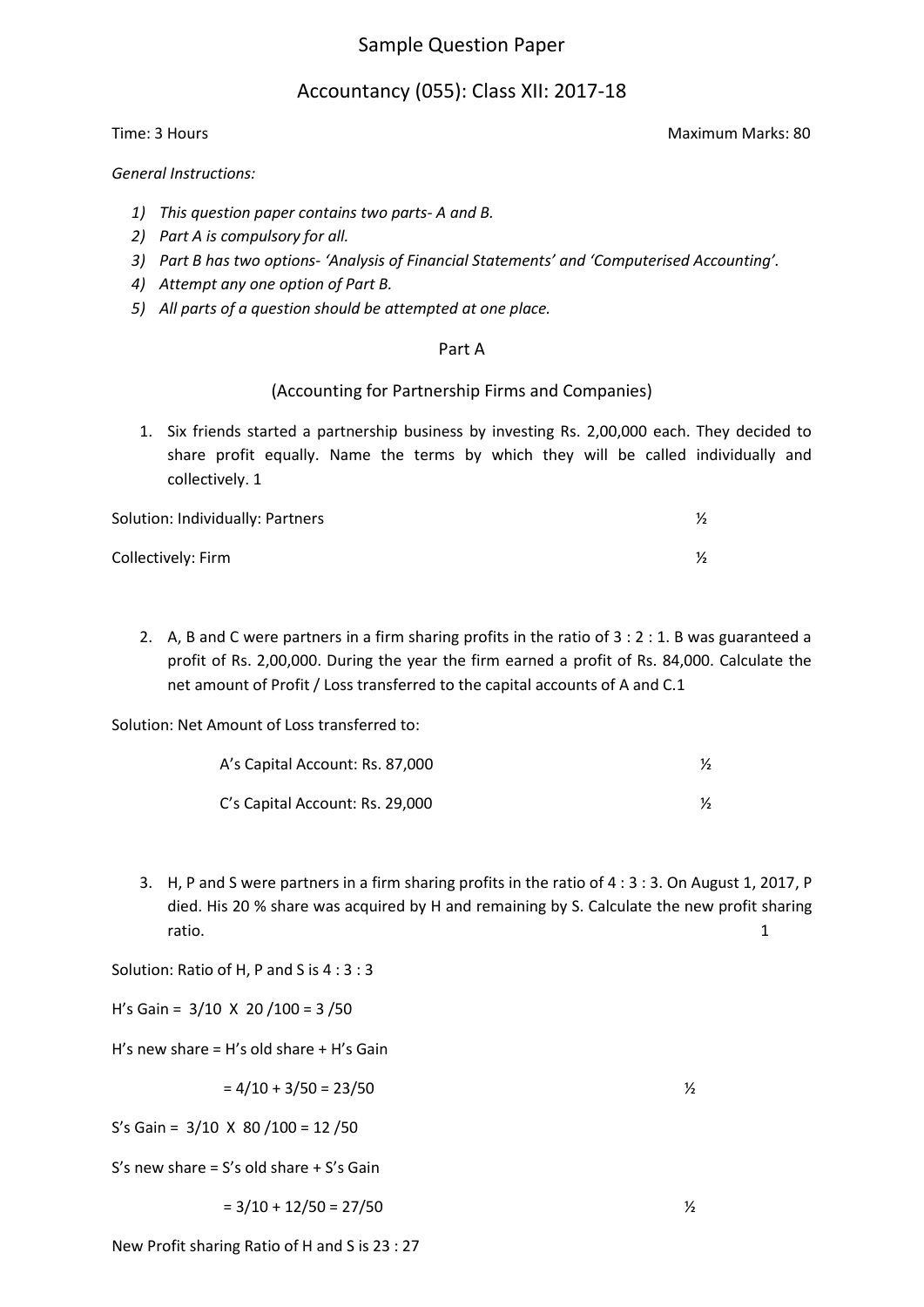4. How is dissolution of partnership different from dissolution of partnership firm? 1

Solution: In case of dissolution of partnership, the firm continue to do business but with a changed agreement. In case of dissolution of partnership firm, the firm ceases to exist, the assets of the firm are realised and its liabilities are discharged. 1 and 1 and 2 and 2 and 2 and 2 and 2 and 2 and 2 and 2 and 2 and 2 and 2 and 2 and 2 and 2 and 2 and 2 and 2 and 2 and 2 and 2 and 2 and 2 and 2 and 2 and 2 and 2 and 2 and

5. Why are irredeemable debentures also known as perpetual debentures?1

Solution: Irredeemable debentures are called perpetual debentures because these are not repayable during the life span of the company. 1 and 1 and 2 and 2 and 2 and 2 and 2 and 2 and 2 and 2 and 2 and 2 and 2 and 2 and 2 and 2 and 2 and 2 and 2 and 2 and 2 and 2 and 2 and 2 and 2 and 2 and 2 and 2 and 2 and 2

6. Distinguish between shares and debentures on the basis of convertibility.1

Solution: Shares cannot be converted into debentures or any other security whereas the debentures can be converted into shares or new debentures if the terms so provide. 1

- 7. K K Limited obtained a loan of Rs. 10,00,000 from State Bank of India @ 9 % interest. The company issued Rs. 15,00,000, 9 % debentures of Rs. 100/- each, in favour of State Bank of India as collateral security. Pass necessary Journal entries for the above transactions:
	- (i) When company decided not to record the issue of 9 % Debentures as collateral security.
	- (ii) When company decided to record the issue of 9 % Debentures as collateral security.

 $\sim$  3

Solution: (i) K K Limited

### Journal

| Date                 | <b>Particulars</b>                              |     | Dr. Amount (Rs.) | Cr. Amount (Rs.) |
|----------------------|-------------------------------------------------|-----|------------------|------------------|
|                      | <b>Bank Account</b>                             | Dr. | 10,00,000        |                  |
| To Bank Loan Account |                                                 |     |                  | 10,00,000        |
|                      | (Obtained loan from State Bank of India @ 9 %.) |     |                  |                  |

1

### (ii) K K Limited

| Date | <b>Particulars</b>                               | L F | Dr. Amount | Cr. Amount |
|------|--------------------------------------------------|-----|------------|------------|
|      |                                                  |     | (Rs.)      | (Rs.)      |
|      | <b>Bank Account</b><br>Dr.                       |     | 10,00,000  |            |
|      | To Bank Loan Account                             |     |            | 10,00,000  |
|      | Obtained loan from State Bank of India @ 9%.)    |     |            |            |
|      | Debenture Suspense Account<br>Dr.                |     | 15,00,000  |            |
|      | To 9 % Debentures Account                        |     |            | 15,00,000  |
|      | (Issued 9 % Debentures as collateral security in |     |            |            |
|      | favour of State Bank of India)                   |     |            |            |
|      |                                                  |     |            | 1+1        |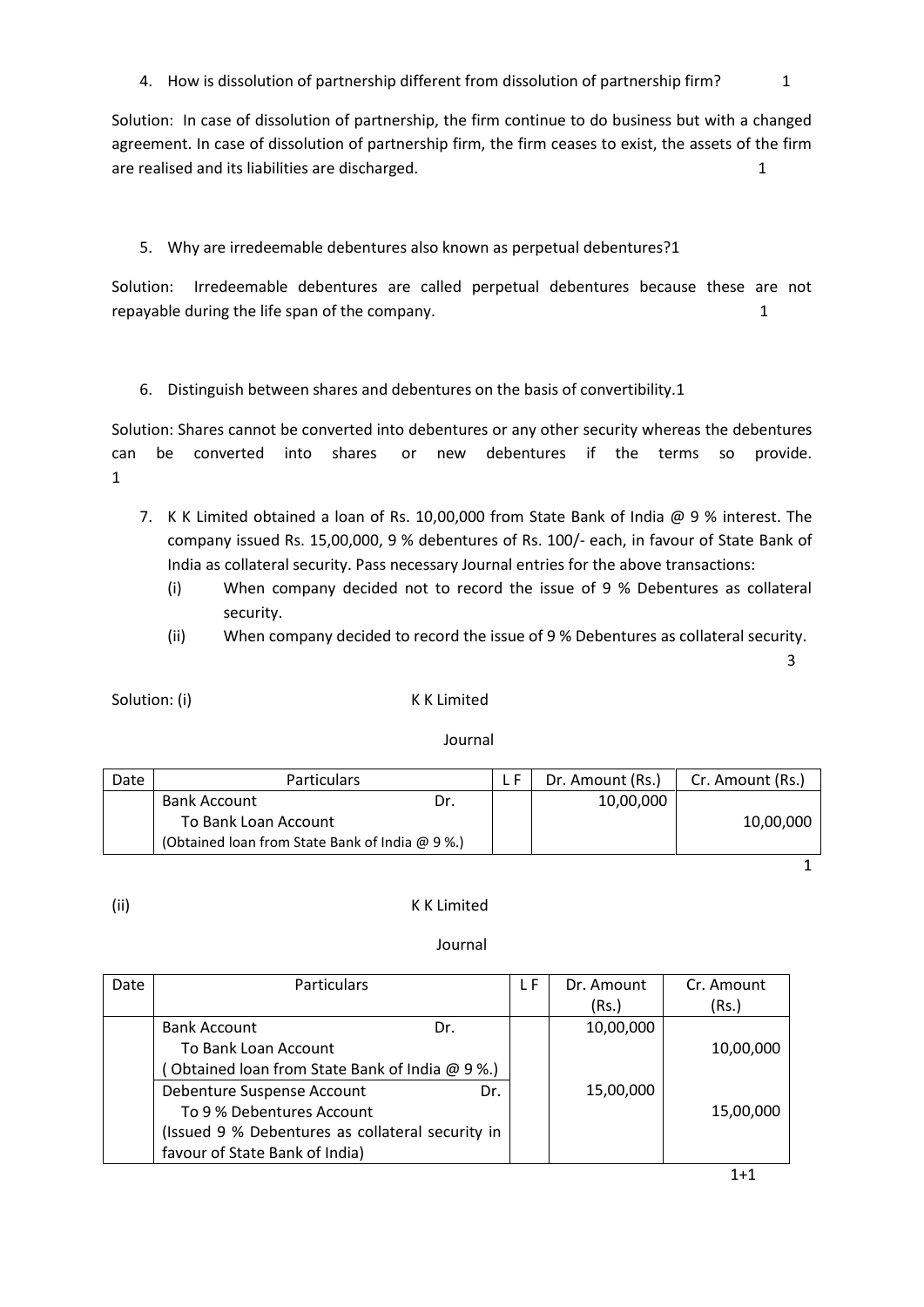- 8. P, Q and R were partners sharing profits in the ratio of 2 : 2 : 1. The firm closes its books on March 31 every year. On June 30, 2017, R died. The following information is provided on R's death:
	- (i) Balance in his capital account in the beginning of the year was Rs. 6,50,000.
	- (ii) He withdrew Rs. 60,000 on May 15, 2017 for his personal use.

On the date of death of a partner the partnership deed provided for the following:

- (a) Interest on capital @ 10 % per annum.
- (b) Interest on drawings @ 12 % per annum.
- (c) His share in the profit of the firm till the date of death, to be calculated on the basis of the rate of Net Profit on Sales of the previous year, which was 25 %. The Sales of the firm till June 30, 2017 were Rs. 6,00,000.

Prepare R's Capital Account on his death to be presented to his executors.3

Solution:

| Date          | <b>Particulars</b>          | JF | Amount   | Date          | Particulars                   | JF | Amount   |
|---------------|-----------------------------|----|----------|---------------|-------------------------------|----|----------|
| 2017          |                             |    | (Rs)     | 2017          |                               |    | (Rs)     |
| <b>Jun 30</b> | To Drawings A/C             |    | 60,000   | Apr 1         | By Balance b/d                |    | 6,50,000 |
| <b>Jun 30</b> | To Interest on Drawings A/C |    | 900      | <b>Jun 30</b> | By Interest on Capital A/c    |    | 16,250   |
| <b>Jun 30</b> | To R's Executor's A/c       |    | 6,35,350 | <b>Jun 30</b> | By Profit & Loss Suspense A/C |    | 30,000   |
|               |                             |    | 6,96,250 |               |                               |    | 6,96,250 |
|               |                             |    |          |               |                               |    |          |

#### R's Capital Account

 $\frac{1}{2}$  X 6 = 3

Note: ½ mark may be deducted if the dates are not correctly recorded.

9. M M Limited is registered with an Authorised capital of Rs. 200 Crores divided into equity shares of Rs. 100 each. On  $1<sup>st</sup>$  April 2016 the Subscribed and Called up capital of the company is Rs. 10,00,00,000. The company decided to help the unemployed youth of the naxal affected areas of Andhra Pradesh, Chhattisgarh and Odisha by opening 100 'Skill Development Centres'. The company also decided to provide free medical services to the villagers of these states by starting mobile dispensaries. To meet the capital expenditure of these activities the company further issued 1,00,000 equity shares during financial year 2016-17. These shares were fully subscribed and paid.

 Present the share capital of the company in its Balance Sheet. Also identify any two values that the company wants to propagate.  $\qquad \qquad$  3

#### Solution: MM Limited

#### Balance Sheet

as at ……………………………(Rs. In Crores)

| <b>Particulars</b>        | <b>Note</b> | 31-03-2017 | 31-03-2016 |
|---------------------------|-------------|------------|------------|
|                           | Number      | Rs.        | Rs.        |
| I. Equity and Liabilities |             |            |            |
| 1. Shareholders' Funds    |             |            |            |
| a) Share Capital          |             | 11         | 10         |
|                           |             |            |            |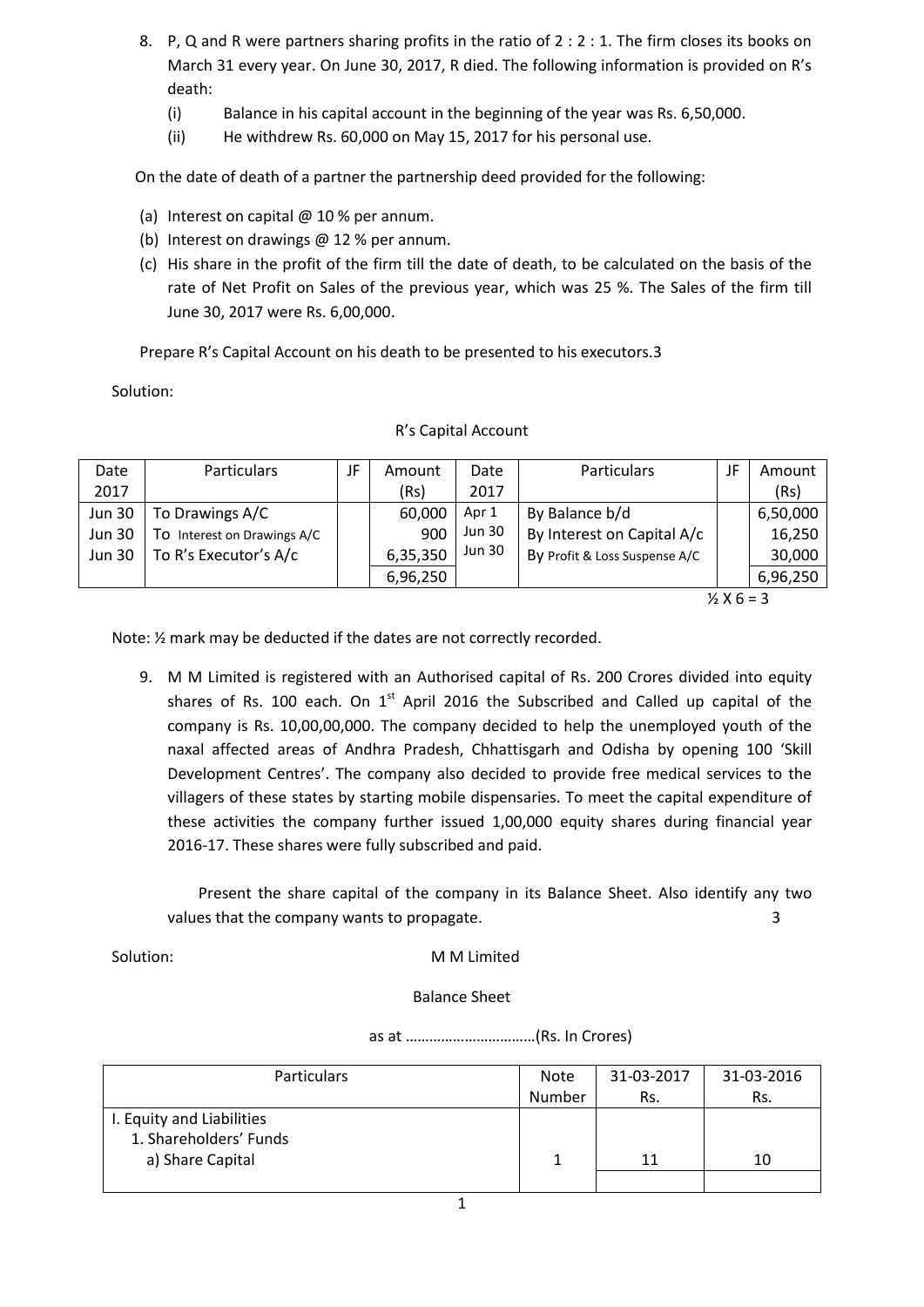### Note Number 1 (Rs. In Crores)

| <b>Particulars</b>                        | 31-03-2017 |
|-------------------------------------------|------------|
|                                           | Rs.        |
| Share Capital:                            |            |
| <b>Authorised Capital</b>                 |            |
| 2,00,00,000 Equity Shares of Rs. 100 each | 200        |
| <b>Issued Capital</b>                     |            |
| 11,00,000 Equity shares of Rs. 100 each   | 11         |
|                                           |            |
| <b>Subscribed Capital</b>                 |            |
| Subscribed and Fully paid                 |            |
| 11,00,000 Equity shares of Rs. 100 each   | 11         |
| <b>Share Capital</b>                      | 11         |

1

Values: Generation of Employment opportunities in backward areas.

Providing Healthcare/Medical facilities in rural areas. Or any other value 1

10. V K Limited purchased machinery from Modern Equipment Manufacturers Limited. The company paid the vendors by issue of some equity shares and debentures and the balance through an acceptance in their favour payable after three months. The accountant of the company, while Journalising the above mentioned transactions, left some items blank. You are required to fill in the blanks.3

| Date | <b>Particulars</b>                               | L F | Dr. Amount | Cr. Amount |
|------|--------------------------------------------------|-----|------------|------------|
|      |                                                  |     | (Rs.)      | (Rs.)      |
|      | <b>Machinery Account</b><br>Dr.                  |     |            |            |
|      |                                                  |     |            |            |
|      | (Purchased machinery for Rs. 7,00,000 from       |     |            |            |
|      | Modern Equipment Manufacturers Limited )         |     |            |            |
|      | Modern Equipment Manufacturers Ltd. A/C<br>Dr.   |     |            |            |
|      | Loss on Issue of 9 % Debentures Account<br>Dr.   |     |            |            |
|      |                                                  |     |            |            |
|      |                                                  |     |            |            |
|      | To Securities Premium Reserve Account            |     |            |            |
|      | To Premium on Redemption of Debentures A/C       |     |            |            |
|      | (Issued Rs. 1,00,000 9 % debentures at a         |     |            |            |
|      | discount of 10 % redeemable at a premium of 10   |     |            |            |
|      | % and 50,000 equity shares of Rs. 10 each issued |     |            |            |
|      | at a premium of 15 %)                            |     |            |            |
|      | Dr.                                              |     |            |            |
|      | ١o                                               |     |            |            |
|      |                                                  |     |            |            |
|      |                                                  |     |            |            |

V K Limited Journal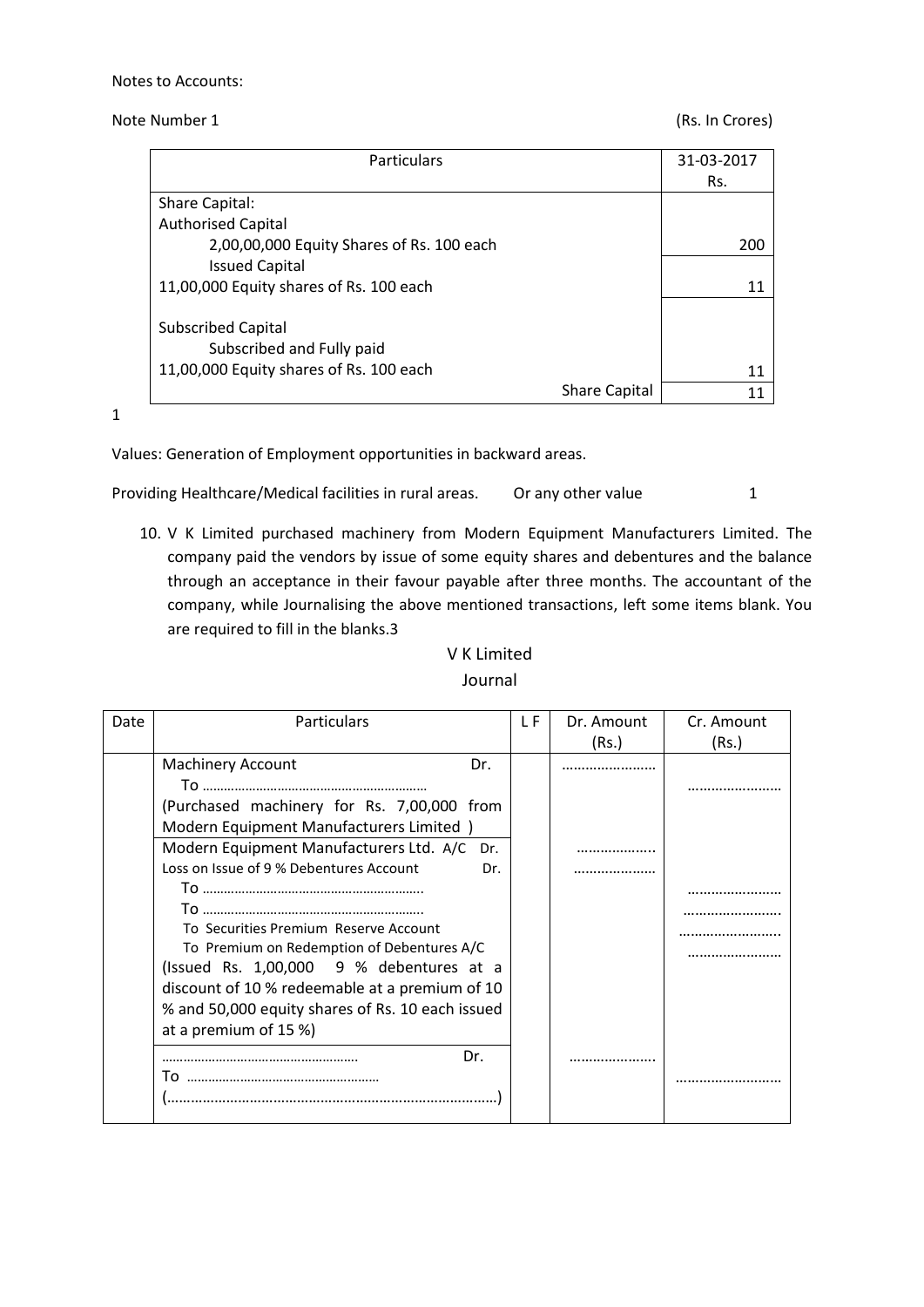# V K Limited

### Journal

| Date | Particulars                                      | L F | Dr. Amount | Cr. Amount |
|------|--------------------------------------------------|-----|------------|------------|
|      | Dr.                                              |     | (Rs.)      | (Rs.)      |
|      | <b>Machinery Account</b>                         |     | 7,00,000   |            |
|      | To Modern Equipment Manufacturers Limited        |     |            | 7,00,000   |
|      | (Purchased machinery for Rs. 7,00,000 from       |     |            |            |
|      | Modern Equipment Manufacturers Limited )         |     |            |            |
|      | Modern Equipment Manufacturers Ltd. A/C<br>Dr.   |     | 6,65,000   |            |
|      | Loss on Issue of 9 % Debentures Account<br>Dr.   |     | 20,000     |            |
|      | To 9 % Debentures Account                        |     |            | 1,00,000   |
|      | To Equity Share Capital Account                  |     |            | 5,00,000   |
|      | To Securities Premium Reserve Account            |     |            | 75,000     |
|      | To Premium on Redemption of Debentures A/C       |     |            | 10,000     |
|      | (Issued Rs. $1,00,000$ 9 % debentures at a       |     |            |            |
|      | discount of 10 %, redeemable at a premium of 10  |     |            |            |
|      | % and 50,000 equity shares of Rs. 10 each issued |     |            |            |
|      | at a premium of 15 %)                            |     |            |            |
|      | Modern Equipment Manufacturers Ltd. A/C Dr.      |     |            |            |
|      | To Bills Payable Account                         |     | 35,000     |            |
|      | (Acceptance given to Modern<br>Equipment         |     |            | 35,000     |
|      | Manufacturers Limited)                           |     |            |            |

 $1 + 1 + 1 = 3$ 

11. E, F and G were partners in a firm sharing profits in the ratio of 2 : 2 : 1. On March 31, 2017, their firm was dissolved. On the date of dissolution, the Balance Sheet of the firm was as follows:

# Balance Sheet

| Liabilities                 |          | Rs.      | Assets                | Rs.      |
|-----------------------------|----------|----------|-----------------------|----------|
| Capitals:                   |          |          | G's Capital           | 500      |
| E                           | 1,30,000 |          | Profit & Loss Account | 10,000   |
| F                           | 1,00,000 | 2,30,000 | Land & Building       | 1,00,000 |
| Creditors                   |          | 45,000   | Furniture             | 50,000   |
| <b>Outstanding Expenses</b> |          | 17,000   | Machinery             | 90,000   |
|                             |          |          | Debtors               | 36,500   |
|                             |          |          | <b>Bank</b>           | 5,000    |
|                             |          | 2,92,000 |                       | 2,92,000 |

# as at March 31, 2017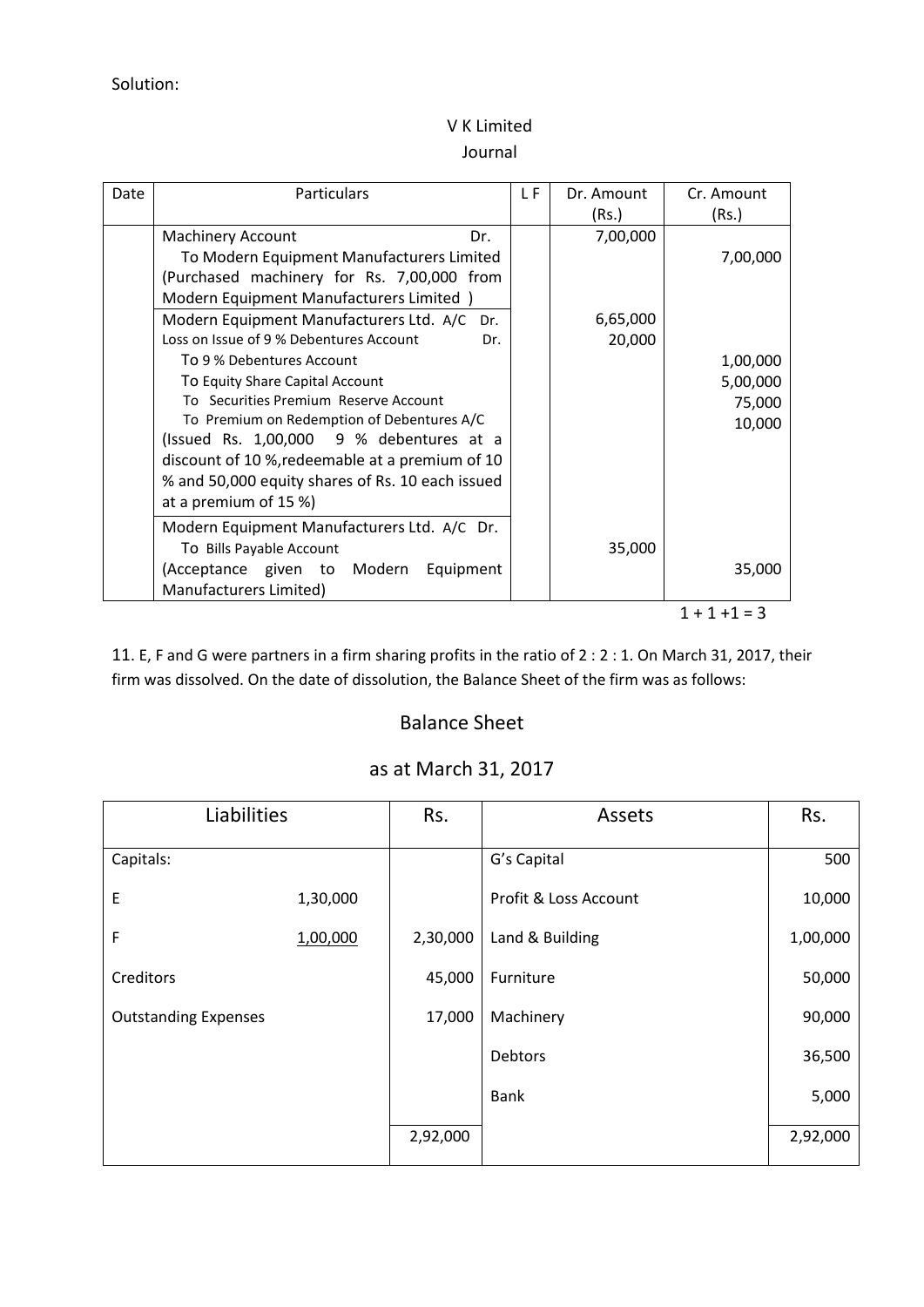F was appointed to undertake the process of dissolution for which he was allowed a remuneration of Rs. 5,000. F agreed to bear the dissolution expenses. Assets realized as follows:

- (i) The Land & Building was sold for Rs. 1,08,900.
- (ii) Furniture was sold at 25% of book value.
- (iii) Machinery was sold as scrap for Rs. 9,000.
- (iv) All the Debtors were realized at full value.

Creditors were payable on an average of 3 months from the date of dissolution. On discharging the Creditors on the date of dissolution, they allowed a discount of 5%.

Pass necessary Journal entries for dissolution in the books of the firm.4

Solution: E, F and G

| Date | Particulars                                   | LF. | Dr. Amount (Rs.) | Cr. Amount (Rs.) |
|------|-----------------------------------------------|-----|------------------|------------------|
|      | <b>Realisation Account</b><br>Dr.             |     | 2,76,500         |                  |
|      | To Land & Building Account                    |     |                  | 1,00,000         |
|      | To Furniture Account                          |     |                  | 50,000           |
|      | To Machinery Account                          |     |                  | 90,000           |
|      | To Debtors Account                            |     |                  | 36,500           |
|      | (Individual Assets accounts closed<br>bv      |     |                  |                  |
|      | transferring their balances to Realisation    |     |                  |                  |
|      | Account)                                      |     |                  |                  |
|      | <b>Creditors Account</b><br>Dr.               |     | 45,000           |                  |
|      | <b>Outstanding Expenses Account</b><br>Dr.    |     | 17,000           |                  |
|      | <b>To Realisation Account</b>                 |     |                  | 62,000           |
|      | (Individual External Liabilities Accounts     |     |                  |                  |
|      | closed by transferring their balances to      |     |                  |                  |
|      | <b>Realisation Account)</b>                   |     |                  |                  |
|      | <b>Bank Account</b><br>Dr.                    |     | 1,66,900         |                  |
|      | <b>To Realisation Account</b>                 |     |                  | 1,66,900         |
|      | (Assets realized and debtors collected)       |     |                  |                  |
|      | <b>Realisation Account</b><br>Dr.             |     | 59,750           |                  |
|      | To Bank Account                               |     |                  | 59,750           |
|      | (Creditors paid at a discount of 5% and       |     |                  |                  |
|      | payment of outstanding expenses)              |     |                  |                  |
|      | <b>Realisation Account</b><br>Dr.             |     | 5,000            |                  |
|      | To F's Capital Account                        |     |                  | 5,000            |
|      | (Remuneration paid to F for undertaking       |     |                  |                  |
|      | dissolution process)                          |     |                  |                  |
|      | E's Capital Account<br>Dr.                    |     |                  |                  |
|      | F's Capital Account<br>Dr.                    |     | 44,940           |                  |
|      | G's Capital Account<br>Dr.                    |     | 44,940           |                  |
|      | <b>To Realisation Account</b>                 |     | 22,470           |                  |
|      | (Loss on Realisation transferred to partners' |     |                  | 1,12,350         |
|      | Capital Accounts)                             |     |                  |                  |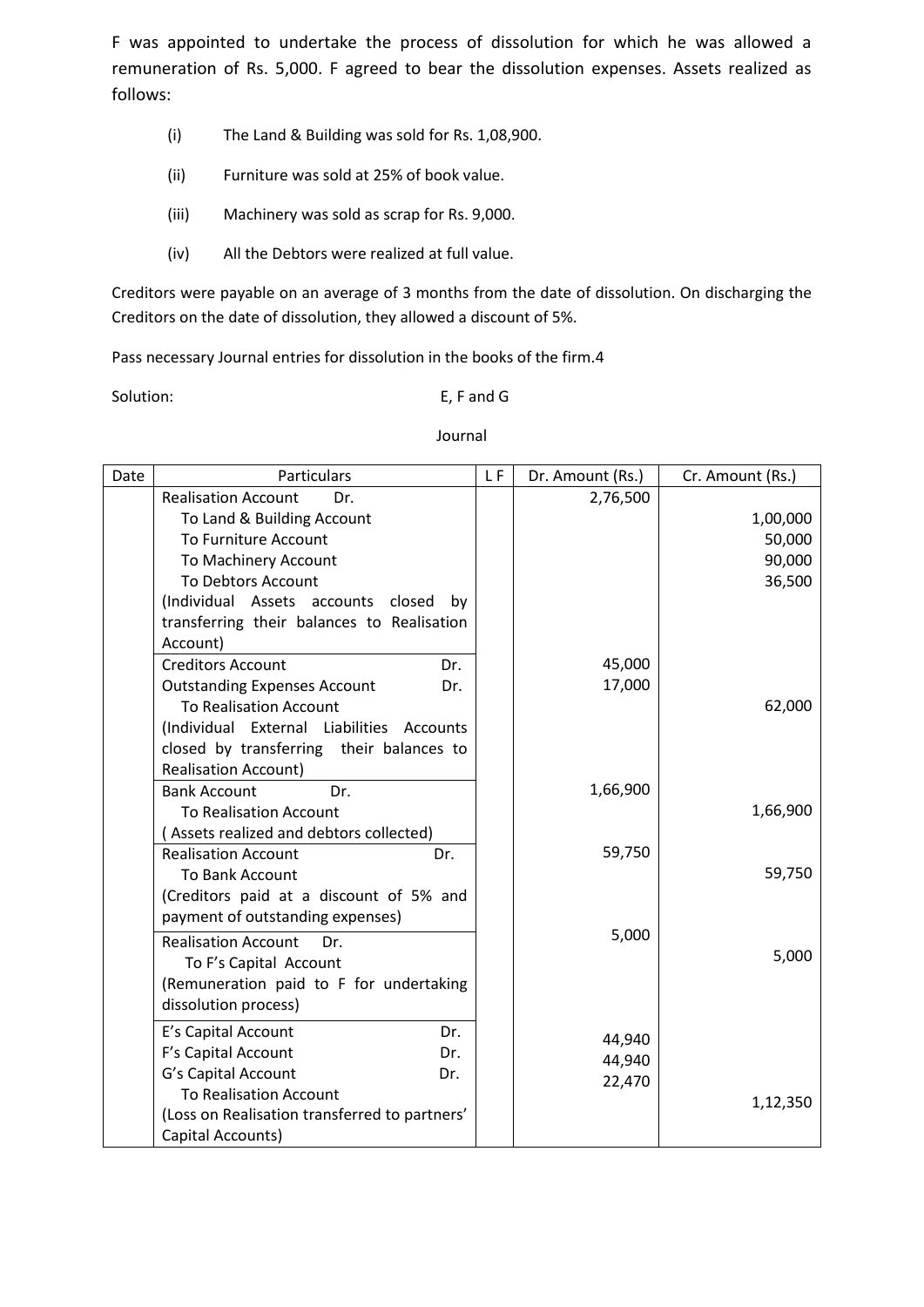| E's Capital Account                   | Dr. | 4,000  |          |
|---------------------------------------|-----|--------|----------|
| F's Capital Account                   | Dr. | 4,000  |          |
| G's Capital Account                   | Dr. | 2,000  |          |
| To Profit & Loss Account              |     |        | 10,000   |
| (Profit & Loss Account transferred to |     |        |          |
| partners' Capital Accounts)           |     |        |          |
| <b>Bank Account</b>                   | Dr. | 24,970 |          |
| To G's Capital Account                |     |        | 24,970   |
| Final payment received from G)        |     |        |          |
| E's Capital Account                   | Dr. | 81,060 |          |
| F's Capital Account                   | Dr. | 56,060 |          |
| To Bank Account                       |     |        |          |
| (Final payment made to E and F)       |     |        | 1,37,120 |
|                                       |     |        |          |

12. A, B & C were partners in a firm sharing profits & losses in the ratio of 3 : 2 : 1. On March 31, 2017, their Balance Sheet was as follows:

## Balance Sheet

### as at March 31, 2017

| Liabilities                     |        | Rs.      | Assets                | Rs.      |
|---------------------------------|--------|----------|-----------------------|----------|
| Capitals:                       |        |          | <b>Fixed Assets</b>   | 1,80,000 |
| Α                               | 50,000 |          | <b>Current Assets</b> | 35,000   |
| B                               | 40,000 |          |                       |          |
| $\mathsf{C}$                    | 30,000 | 1,20,000 |                       |          |
| Reserve Fund                    |        | 18,000   |                       |          |
| Creditors                       |        | 27,000   |                       |          |
| <b>Employees Provident Fund</b> |        | 50,000   |                       |          |
|                                 |        | 2,15,000 |                       | 2,15,000 |

From April 1, 2017, they decided to share future profits equally. For this purpose the followings were agreed upon:

- (i) Goodwill of the firm was valued at Rs. 3,00,000.
- (ii) Fixed Assets will be depreciated by 10%.
- (iii) Capitals of the partners will be in proportion to their new profit sharing ratio. For this purpose, Current Accounts will be opened.

Pass necessary Journal entries for the above transactions in the books of the firm. 4

Solution: A, B and C

| Date                   | <b>Particulars</b>                             |     |  | Dr. Amount (Rs.) | Cr. Amount (Rs.) |
|------------------------|------------------------------------------------|-----|--|------------------|------------------|
|                        | C's Capital Account                            | Dr. |  | 50,000           |                  |
| To A's Capital Account |                                                |     |  |                  | 50,000           |
|                        | (Treatment of goodwill due to change in profit |     |  |                  |                  |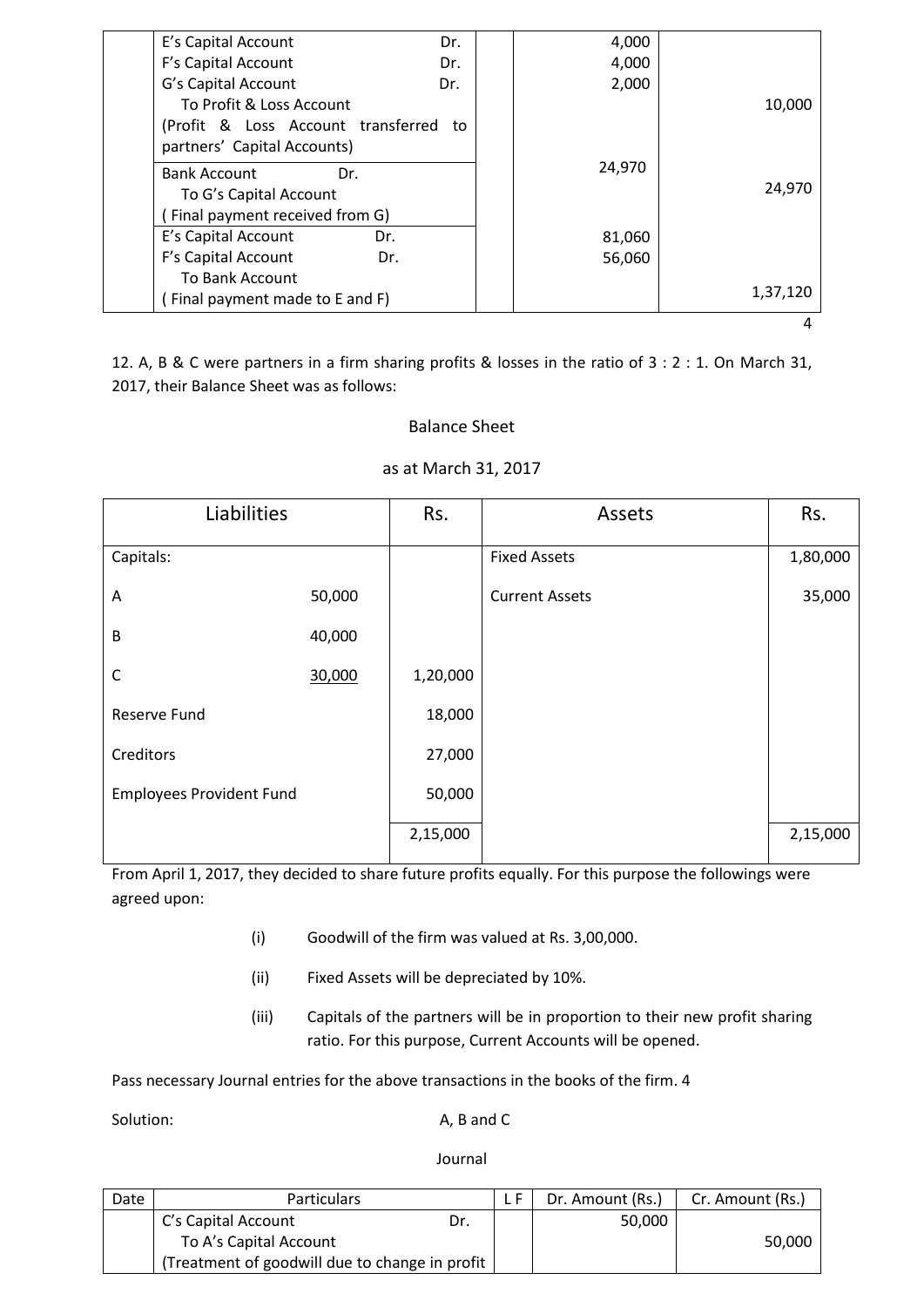| sharing ratio)                                 |     |        |        |
|------------------------------------------------|-----|--------|--------|
| <b>Reserve Fund Account</b>                    | Dr. | 18,000 |        |
| To A's Capital Account                         |     |        | 9,000  |
| To B's Capital Account                         |     |        | 6,000  |
| To C's Capital Account                         |     |        | 3,000  |
| (Reserve Fund transferred to partners' capital |     |        |        |
| accounts in their old profit sharing ratio)    |     |        |        |
| <b>Revaluation Account</b>                     | Dr. | 18,000 |        |
| To Fixed Assets Account                        |     |        | 18,000 |
| (Revaluation of fixed assets on change in      |     |        |        |
| profit sharing ratio)                          |     |        |        |
| A's Capital Account                            | Dr. | 9,000  |        |
| B's Capital Account                            | Dr. | 6,000  |        |
| C's Capital Account                            | Dr. | 3,000  |        |
| To Revaluation Account                         |     |        | 18,000 |
| (Loss on revaluation transferred to partners'  |     |        |        |
| capital accounts)                              |     |        |        |
| A's Capital Account                            | Dr. | 60,000 |        |
| To A's Current Account                         |     |        | 60,000 |
| (Adjustment of capital by opening of current   |     |        |        |
| account)                                       |     |        |        |
| C's Current Account                            | Dr. | 60,000 |        |
| To C's Capital Account                         |     |        | 60,000 |
| (Adjustment of capital by opening of current   |     |        |        |
| account)                                       |     |        |        |
|                                                |     |        | 4      |

13. L, M and N are partners in a firm sharing profits & losses in the ratio of 2 : 3 : 5.

On April 1, 2016 their fixed capitals were Rs. 2,00,000, Rs. 3,00,000 and Rs. 4,00,000 respectively. Their partnership deed provided for the following:

- (i) Interest on capital @ 9% per annum.
- (ii) Interest on Drawings @ 12% per annum.
- (iii) Interest on partners' loan @ 12% per annum.

On July 1, 2016, L brought Rs. 1,00,000 as additional capital and N withdrew Rs. 1,00,000 from his capital. During the year L, M and N withdrew Rs. 12,000, Rs. 18,000 and Rs. 24,000 respectively for their personal use. On January 1, 2017 the firm obtained a Loan of Rs. 1,50,000 from M. The Net profit of the firm for the year ended March 31, 2017 after charging interest on M's Loan was Rs. 85,000.

Prepare Profit & Loss Appropriation Account and Partners Capital Account.6

Solution: Profit & Loss Appropriation Account

for the year ended March 31, 2017

| Particulars | Amount | D <sub>2</sub><br>$\cdot$ $\cdot$<br>rticulars<br>. un<br>'αι | Amount |
|-------------|--------|---------------------------------------------------------------|--------|
|             | (Rs)   |                                                               | 'Rs.   |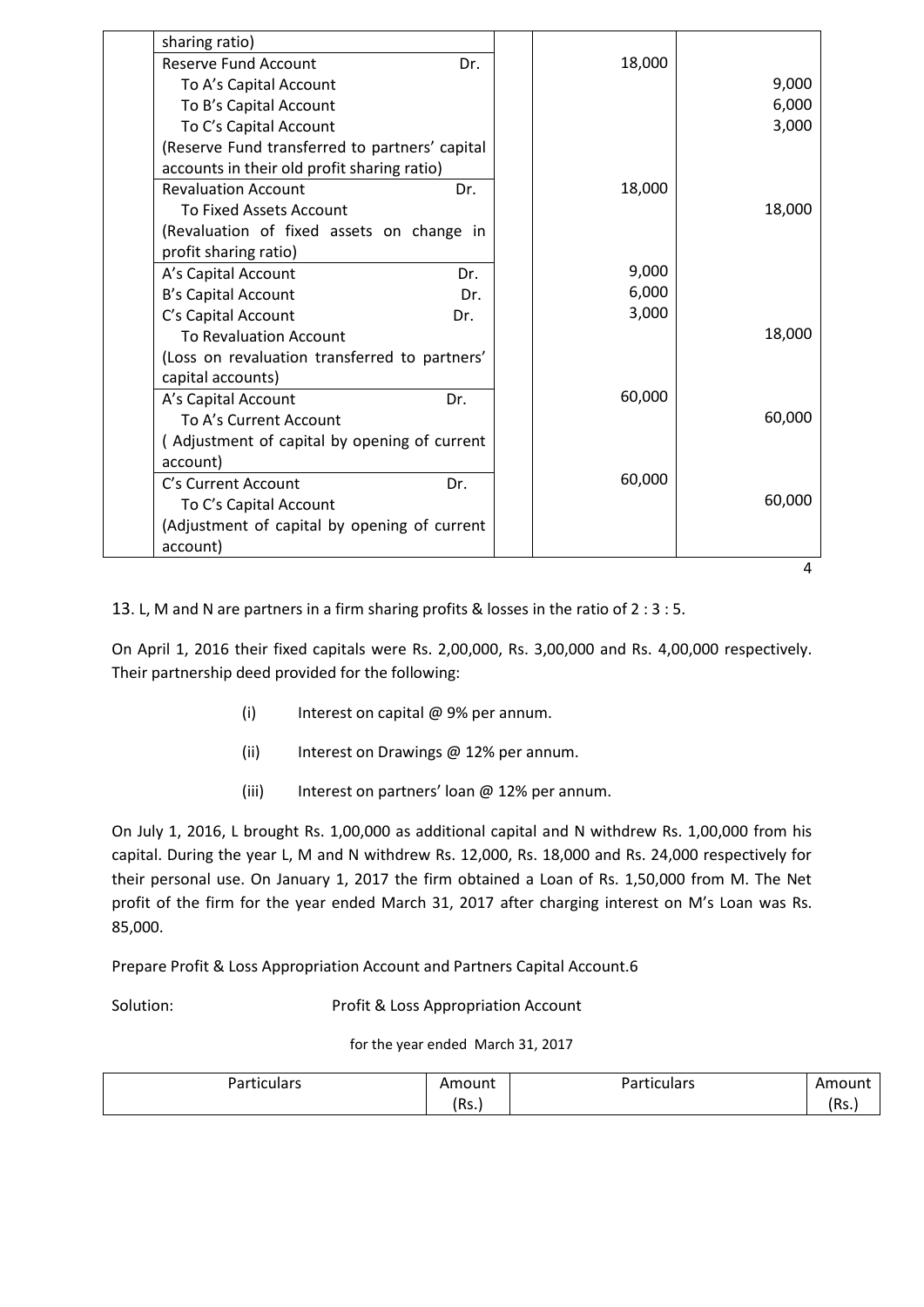| To Interest on Capital:                    |        |        | By Profit & Loss Account- Net Profit b/d |       | 85,000 |
|--------------------------------------------|--------|--------|------------------------------------------|-------|--------|
| L's Current Account                        | 24,750 |        | By Interest on Partners' Drawings        |       |        |
| M's Current Account                        | 27,000 |        | L's Current Account                      | 720   |        |
| N's Current Account                        | 29,250 |        | M's Current Account                      | 1,080 |        |
|                                            |        | 81,000 | N's Current Account                      | 1,440 |        |
| To Profit transferred to Partners' Current |        |        |                                          |       | 3,240  |
| Accounts                                   |        |        |                                          |       |        |
|                                            | 1,448  |        |                                          |       |        |
| M                                          | 2,172  |        |                                          |       |        |
| N                                          | 3,620  |        |                                          |       |        |
|                                            |        | 7,240  |                                          |       |        |
|                                            |        | 88,240 |                                          |       | 88,240 |
|                                            |        |        |                                          |       |        |

#### Partners' Capital Account

| Date   | <b>Particulars</b> |          | M        | N        | Date  | <b>Particulars</b> |          | M        |          |
|--------|--------------------|----------|----------|----------|-------|--------------------|----------|----------|----------|
| 2016   |                    |          |          |          | 2016  |                    |          |          |          |
| Jul 1  | To Bank Account    |          |          | 1,00,000 | Apr 1 | By Balance b/d     | 2,00,000 | 3,00,000 | 4,00,000 |
| 2017   |                    |          |          |          | Jul 1 | By Bank Account    | 1,00,000 |          |          |
| Mar 31 | To Balance c/d     | 3,00,000 | 3,00,000 | 3,00,000 |       |                    |          |          |          |
|        |                    | 3,00,000 | 3,00,000 | 4,00,000 |       |                    | 3,00,000 | 3,00,000 | 4,00,000 |
|        |                    |          |          |          |       |                    |          |          |          |

14. Himanshu and Vikrant are partners in a firm and share profits equally. Their Balance Sheet as on March 31, 2017 is as follows:

Balance Sheet

### as at March 31, 2017

| Liabilities         | Rs.      | Assets                | Rs.      |
|---------------------|----------|-----------------------|----------|
|                     |          |                       |          |
| Capitals:           |          | <b>Fixed Assets</b>   | 3,60,000 |
| Himanshu 2,00,000   |          | <b>Current Assets</b> | 40,000   |
| Vikrant<br>1,40,000 |          |                       |          |
|                     | 3,40,000 |                       |          |
| Creditors           | 60,000   |                       |          |
|                     | 4,00,000 |                       | 4,00,000 |

During the year 2016-17, Himanshu's Drawings were Rs. 30,000 and Vikrant's Drawings were Rs. 40,000. During the year 2016-17 the firm earned profits ofRs. 1,00,000. While distributing profits for the year 2016-17, interest on capital @ 5 % per annum and interest on drawings @ 12 % per annum were ignored.

Showing your workings clearly, pass necessary rectifying entry. **Example 20** 6

### Solution: Solution: Statement of Opening Capital

| <b>Particulars</b>               | Himanshu | Vikrant  |
|----------------------------------|----------|----------|
| <b>Closing Capital</b>           | 2,00,000 | 1,40,000 |
| Add: Drawings                    | 30,000   | 40,000   |
|                                  | 2,30,000 | 1,80,000 |
| Less: Profit already Distributed | 50,000   | 50,000   |
| <b>Opening Capital</b>           | 1,80,000 | 1,30,000 |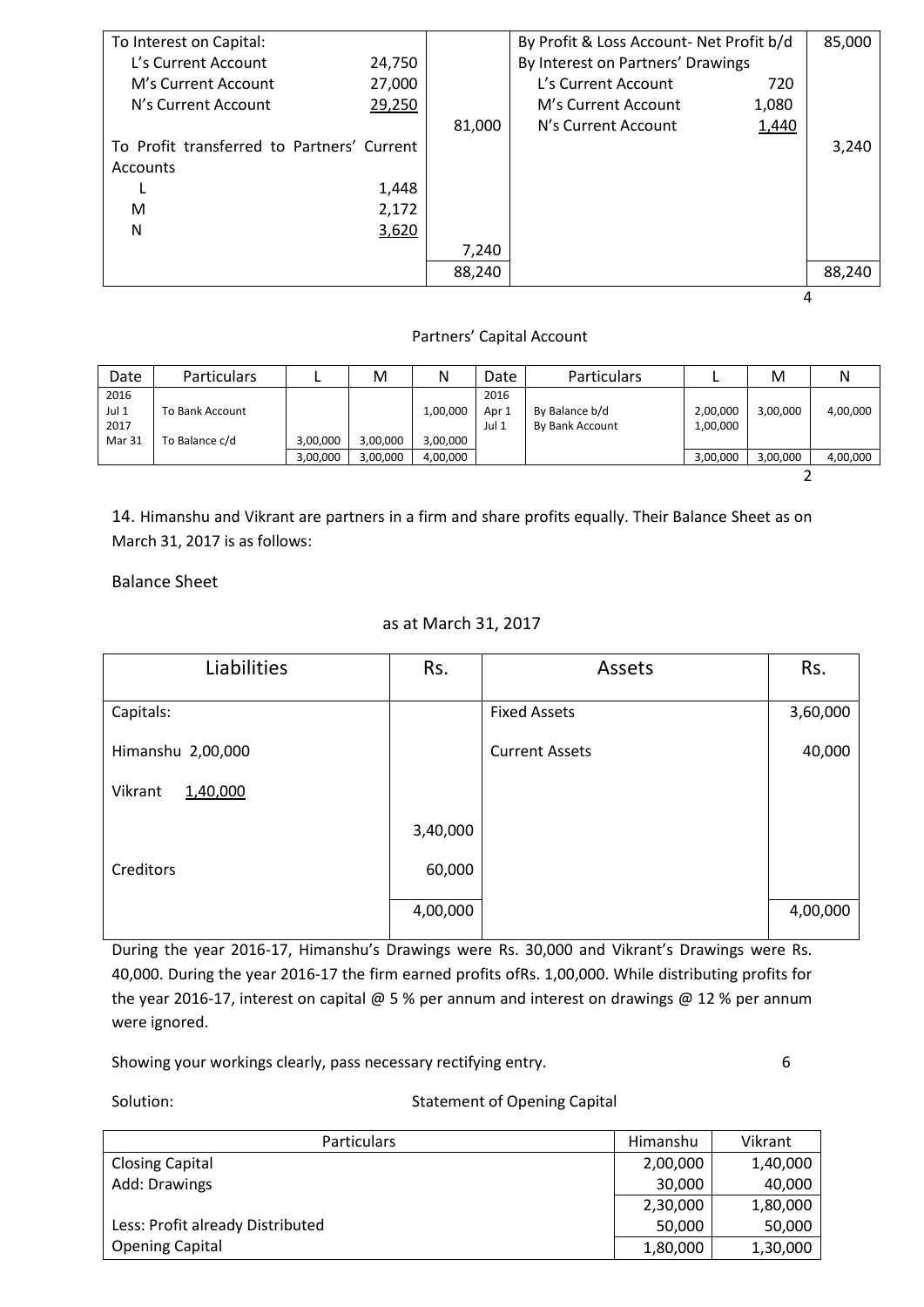| Himanshu                        | Vikrant | Total |                       |       |        |   |
|---------------------------------|---------|-------|-----------------------|-------|--------|---|
| 5 % Interest on Capital (Cr.)   |         |       | 9,000                 | 6,500 | 15,500 |   |
| 12 % Interest on Drawings (Dr.) |         |       | 1,800                 | 2,400 | 4,200  |   |
| Profit to be recovered (Dr.)    |         |       | 5,650                 | 5,650 | 11,300 |   |
| Total (Dr.)                     |         |       | 7,450                 | 8,050 | 15,500 |   |
| Adjustment                      |         |       | 1,550(Cr.)1,550 (Dr.) |       |        | 3 |

Journal

| Date  | <b>Particulars</b>                      |     | Dr. Amount (Rs.) | Cr. Amount (Rs.) |
|-------|-----------------------------------------|-----|------------------|------------------|
| 2017  | Vikrant's Capital Account               | Dr. | 1,550            |                  |
| Apr 1 | To Himanshu's Capital Account           |     |                  | 1,550            |
|       | (Adjustment of interest on Capital and  |     |                  |                  |
|       | interest on drawings for previous year) |     |                  |                  |
|       |                                         |     |                  |                  |

15. On April 1, 2013, XY Limited issued Rs. 9,00,000 10% debentures at a discount of 9%. The debentures were to be redeemed in three equal annual instalments starting from March 31, 2015. Prepare 'Discount on Issue of Debenture Account' for the first three years starting from April 1, 2013. Also show your workings clearly. 6

Solution:

### Discount on Issue of 10 % Debentures Account

| Date  | <b>Particulars</b>     | JF | Amount | Date   | <b>Particulars</b>            | JF | Amount |
|-------|------------------------|----|--------|--------|-------------------------------|----|--------|
|       |                        |    | (Rs)   |        |                               |    | (Rs)   |
| 2013  |                        |    |        | 2014   |                               |    |        |
| Apr 1 | To 10 % Debentures A/C |    | 81,000 | Mar 31 | By Statement of Profit & Loss |    | 27,000 |
|       |                        |    |        |        | By Balance c/d                |    | 54,000 |
|       |                        |    | 81,000 |        |                               |    | 81,000 |
| 2014  |                        |    |        | 2015   |                               |    |        |
| Apr 1 | To Balance b/d         |    | 54,000 | Mar 31 | By Statement of Profit & Loss |    | 27,000 |
|       |                        |    |        |        | By Balance c/d                |    | 27,000 |
|       |                        |    | 54,000 |        |                               |    | 54,000 |
| 2015  |                        |    |        | 2016   |                               |    |        |
| Apr 1 | To Balance b/d         |    | 27,000 | Mar 31 | By Statement of Profit & Loss |    | 18,000 |
|       |                        |    |        |        | By Balance c/d                |    | 9,000  |
|       |                        |    | 27,000 |        |                               |    | 27,000 |

1.5+1.5+1.5=4.5

Working Notes 2015 2016 2022 1.5

| Year ended    | <b>Debentures</b> | Ratio | amount<br><b>Discount</b> |
|---------------|-------------------|-------|---------------------------|
|               | Outstanding       |       | written off               |
| 31 March 2013 | 9,00,000          |       | $3/9x 81000 = 27,000$     |
| 31 March 2014 | 9,00,000          |       | $3/9x 81000 = 27,000$     |
| 31 March 2015 | 6,00,000          |       | $2/9x 81000 = 18,000$     |
| 31 March 2016 | 3,00,000          |       | $1/9x$ 81000 = 9,000      |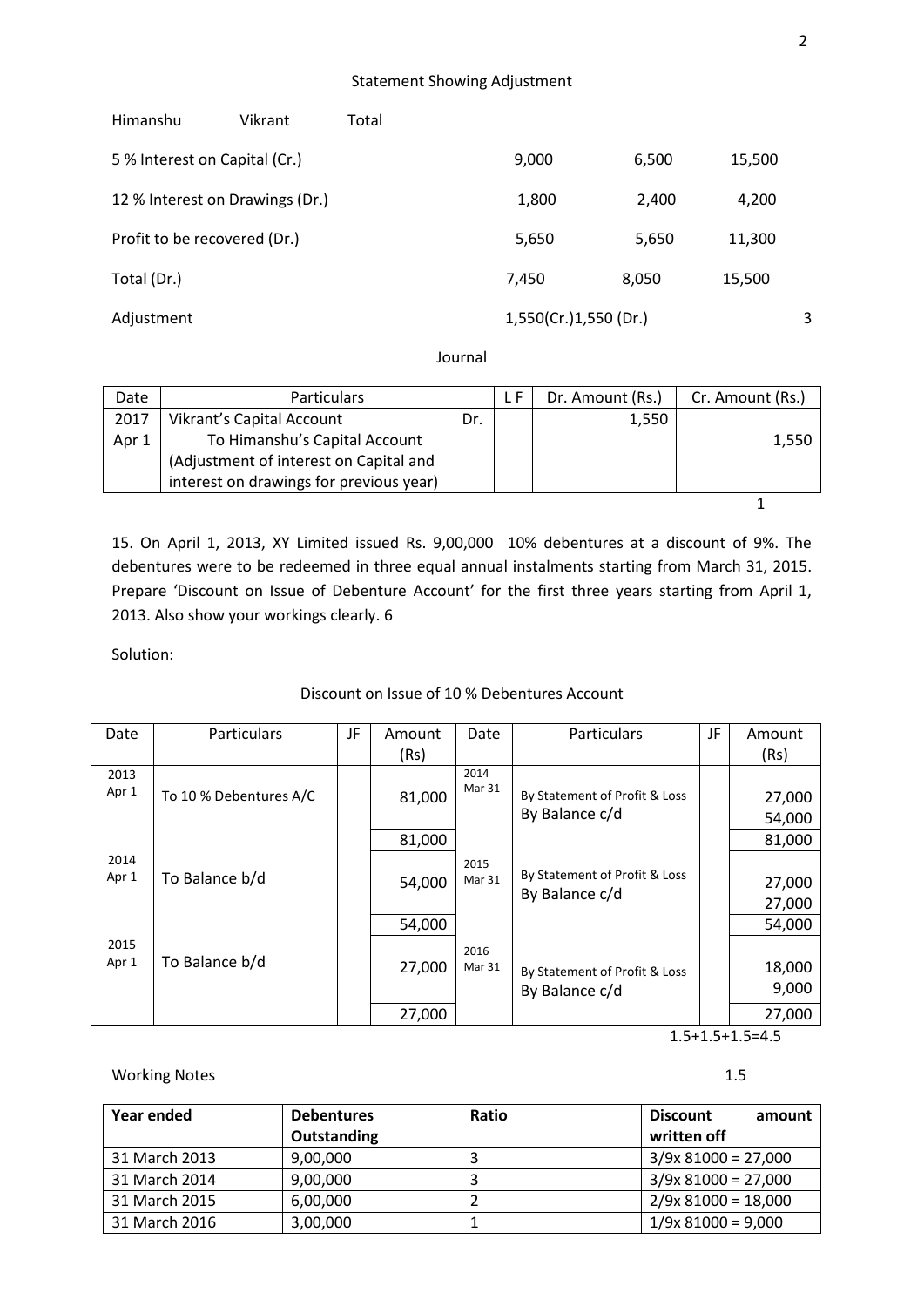16. ZX Limited invited applications for issuing 5,00,000 Equity shares of Rs. 10 each payable at a premium of Rs. 10 each payable with Final call. Amount per share was payable as follows:

|                        |                | Rs. |
|------------------------|----------------|-----|
| On Application         |                | 2   |
| On Allotment           |                | 3   |
| On First Call          |                | 2   |
| On Second & Final Call | <b>Balance</b> |     |

Applications for 8,00,000 shares were received. Applications for 50,000 shares were rejected and the application money was refunded. Allotment was made to the remaining applicants as follows:

| Category | Number of Shares Applied | Number of Shares Allotted |
|----------|--------------------------|---------------------------|
|          | 2,00,000                 | 1,50,000                  |
| Ш        | 5,50,000                 | 3,50,000                  |

Excess application money received with applications was adjusted towards sums due on allotment. Balance, if any was adjusted towards future calls. Govind, a shareholder belonging to category I, to whom 1,500 shares were allotted, paid his entire share money with allotment. Manohar belonging to category II, who had applied for 11,000 shares failed to pay 'Second & Final Call money'. Manohar's shares were forfeited after the final call. The forfeited shares were reissued at Rs. 10 per share as fully paid up.

Assuming that the company maintains "Calls in Advance Account" and "Calls in Arrears Account", pass necessary Journal entries for the above transactions in the books of ZX Limited. 8

OR

- (a) AX Limited forfeited 6,000 shares of Rs. 10 each for non-payment of First call of Rs. 2 per share. The Final call of Rs. 3 per share was yet to be made. The Final call was made after Forfeited of these shares. Of the forfeited shares, 4,000 shares were reissued at Rs. 9 per share as fully paid up.Assuming that the company maintains 'Calls in Advance Account' and 'Calls in Arrears Account', prepare "Share Forfeited Account" in the books of AX Limited.
- (b) BG Limited issued 2,00,000 equity shares of Rs. 20 each at a premium of Rs. 5 per share. The shares were allotted in the proportion of  $5:4$  of shares applied and allotted to all the applicants. Deepak, who had applied for 900 shares, failed to pay Allotment money of Rs. 7 per share (including premium) and on his failure to pay 'First & Final Call' of Rs. 2 per share, his shares were forfeited. 400 of the forfeited shares were reissued at Rs. 15 per share as fully paid up.Showing your working clearly, pass necessary Journal entries for the Forfeited and reissue of Deepak's shares in the books of BG Limited. The company maintains 'Calls in Arrears' Account'.
- (c) ML Limited forfeited 1,200 shares of Rs. 10 each allotted to Ravi for Non-payment of 'Second & Final Call' of Rs. 5 per share (including premium of Rs. 2 per share). The forfeited shares were reissued for Rs. 10,800 as fully paid up. Pass necessary Journal entries for reissue of shares in the books of ML Limited.

| Date<br>Amount<br>Amount<br>D٢<br>.<br>uculdis<br>aı<br>. . |
|-------------------------------------------------------------|
|-------------------------------------------------------------|

Solution: Journal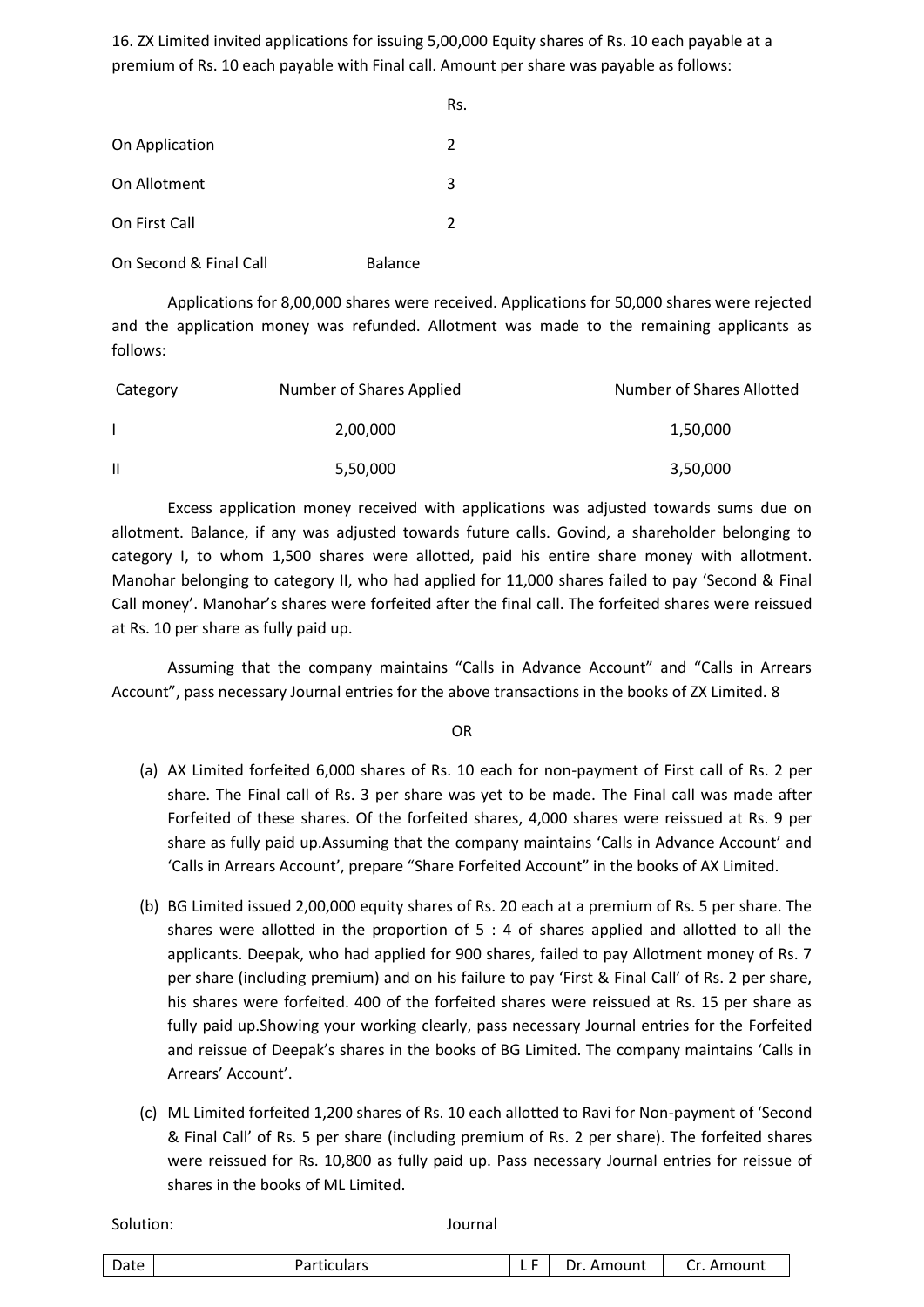|                                                                   |     | (Rs.)     | (Rs.)     |
|-------------------------------------------------------------------|-----|-----------|-----------|
| <b>Bank Account</b>                                               | Dr. | 16,00,000 |           |
| To Equity Share Application Account                               |     |           | 16,00,000 |
| (Application money received)                                      |     |           |           |
| <b>Equity Share Application Account</b>                           | Dr. | 16,00,000 |           |
| To Equity Share Capital Account                                   |     |           | 10,00,000 |
| To Equity Share Allotment Account                                 |     |           | 5,00,000  |
| To Bank Account                                                   |     |           | 1,00,000  |
| (Application money transferred to Equity Share                    |     |           |           |
| Capital account, Equity Share Allotment account                   |     |           |           |
| and remaining amount refunded)                                    |     |           |           |
| <b>Equity Share Allotment Account</b>                             | Dr. | 15,00,000 |           |
| To Equity Share Capital Account                                   |     |           | 15,00,000 |
| (Allotment money due on 5,00,000 equity shares                    |     |           |           |
| @ Rs. 3 each)                                                     |     |           |           |
| <b>Bank Account</b>                                               | Dr. | 10,22,500 |           |
| To Equity Share Allotment Account                                 |     |           | 10,00,000 |
| To Calls in Advance Account                                       |     |           | 22,500    |
| (Allotment money received along with Calls in                     |     |           |           |
| Advance on 1,500 Shares)                                          |     |           |           |
| <b>Equity Share First Call Account</b>                            | Dr. | 10,00,000 |           |
| To Equity Share Capital Account                                   |     |           | 10,00,000 |
| (First Call money due on 5,00,000 equity shares                   |     |           |           |
| @ Rs. 2 each)                                                     |     | 9,97,000  |           |
| <b>Bank Account</b><br>Calls in Advance Account                   | Dr. | 3,000     |           |
|                                                                   | Dr. |           | 10,00,000 |
| To Equity Share First Call Account<br>(First call money received) |     |           |           |
| <b>Equity Share Final Call Account</b>                            | Dr. | 65,00,000 |           |
| To Equity Share Capital Account                                   |     |           | 15,00,000 |
| To Securities Premium Reserve Account                             |     |           | 50,00,000 |
| (Final Call money due on 5,00,000 equity shares                   |     |           |           |
| @ Rs. 13 each including premium of Rs. 10 each)                   |     |           |           |
| <b>Bank Account</b>                                               | Dr. | 63,89,500 |           |
| Calls in Advance Account                                          | Dr. | 19,500    |           |
| <b>Call in Arrears Account</b>                                    | Dr. | 91,000    |           |
| To Equity Share Final Call Account                                |     |           | 65,00,000 |
| (Final call money received)                                       |     |           |           |
| <b>Equity Share Capital Account</b>                               | Dr. | 70,000    |           |
| Securities Premium Reserve Account                                | Dr. | 70,000    |           |
| To Share Forfeited Account                                        |     |           | 49,000    |
| To Calls in Arrears Account                                       |     |           | 91,000    |
| Manohar's Shares forfeited)                                       |     |           |           |
| <b>Bank Account</b>                                               | Dr. | 70,000    |           |
| To Equity Share Capital Account                                   |     |           | 70,000    |
| (Forfeited Shares of Manohar re-issued)                           |     |           |           |
| <b>Share Forfeited Account</b>                                    | Dr. | 49,000    |           |
| To Capital Reserve Account                                        |     |           | 49,000    |
| (Share forfeited account transferred to capital                   |     |           |           |
| reserve account)                                                  |     |           |           |
|                                                                   |     |           |           |

8

# OR

# (a) Share Forfeited Account

| Date<br>Particulars | IF<br>. . | Amount<br>(Rs. | Date | Particulars | $\sim$<br>╺<br>JI | Amount<br>'Rc |
|---------------------|-----------|----------------|------|-------------|-------------------|---------------|
|                     |           |                |      |             |                   | ns.           |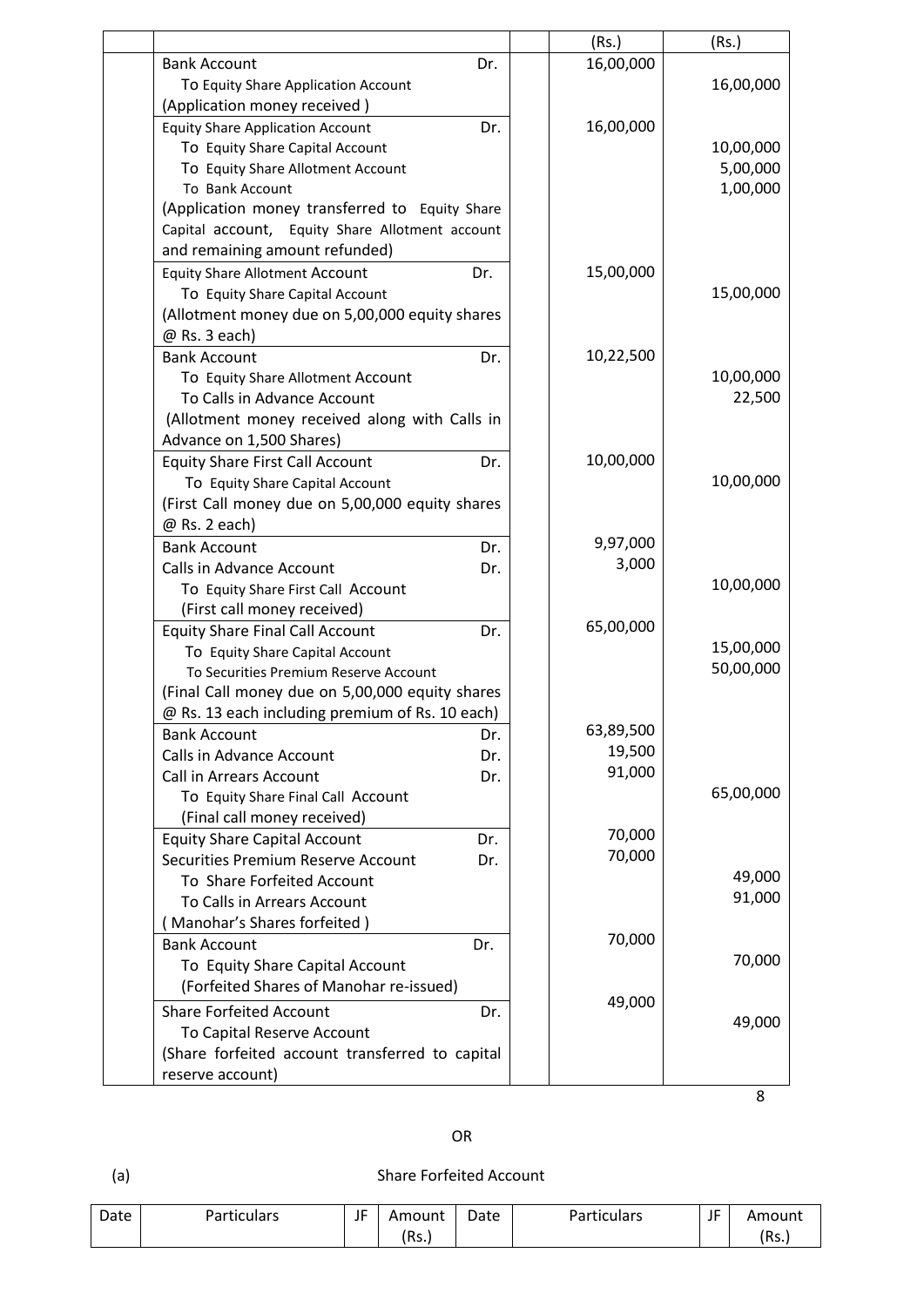| To Share Capital Account | 4,000  | By Share Capital A/C | 30,000 |
|--------------------------|--------|----------------------|--------|
| To Capital Reserve A/C   | 16.000 |                      |        |
| To Balance c/d           | 10.000 |                      |        |
|                          | 30,000 |                      | 30,000 |

### $\frac{1}{2}$  X 4 = 2

# (b) Journal

| Date | <b>Particulars</b>                                |     | L F | Dr. Amount | Cr. Amount |
|------|---------------------------------------------------|-----|-----|------------|------------|
|      |                                                   |     |     | (Rs.)      | (Rs.)      |
|      | <b>Share Capital Account</b>                      | Dr. |     | 14,400     |            |
|      | Securities Premium Reserve                        | Dr. |     | 2,160      |            |
|      | To Share Forfeited Account                        |     |     |            | 12,960     |
|      | To Calls in Arrears Account                       |     |     |            | 3,600      |
|      | 720 Shares forfeited)                             |     |     |            |            |
|      | <b>Bank Account</b>                               | Dr. |     | 6,000      |            |
|      | <b>Share Forfeited Account</b>                    | Dr. |     | 2,000      |            |
|      | To Share Capital Account                          |     |     |            | 8,000      |
|      | 400 Shares re-issued @ Rs. 15 each)               |     |     |            |            |
|      | <b>Share Forfeited Account</b>                    | Dr. |     | 5,200      |            |
|      | To Capital Reserve Account                        |     |     |            | 5,200      |
|      | (Gain on re-issue of forfeited shares transferred |     |     |            |            |
|      | to capital reserve account)                       |     |     |            |            |

Working Notes:

| (i)   | Since the Shares are allotted in the proportion of 5 : 4, therefore for 900 applied shares, |  |  |  |  |  |  |  |
|-------|---------------------------------------------------------------------------------------------|--|--|--|--|--|--|--|
|       | shares allotted are 4/5 X 900 = 720 Shares.                                                 |  |  |  |  |  |  |  |
| (ii)  | Application Money Received on 900 Shares = 900 X $16 = 14,400$                              |  |  |  |  |  |  |  |
|       | Amount adjusted on Application $= 720 \times 16 = 11,520$                                   |  |  |  |  |  |  |  |
|       | Amount to be adjusted on Allotment<br>$= 2,880$                                             |  |  |  |  |  |  |  |
| (iii) | Allotment Money due on 720 Shares = 720 X 7 = 5,040                                         |  |  |  |  |  |  |  |
|       | Less: Already received<br>$= 2,880$                                                         |  |  |  |  |  |  |  |
|       | Allotment Money not received<br>$= 2,160$                                                   |  |  |  |  |  |  |  |
| (iv)  | Calls in Arrears:                                                                           |  |  |  |  |  |  |  |
|       | Allotment Money<br>$= 2,160$                                                                |  |  |  |  |  |  |  |
|       | First & Final Call Money = $1,440$                                                          |  |  |  |  |  |  |  |
|       | 3,600                                                                                       |  |  |  |  |  |  |  |
|       | (1 mark for each correct Journal Entry and 1 mark for Working Notes)                        |  |  |  |  |  |  |  |
|       |                                                                                             |  |  |  |  |  |  |  |

| (c) |
|-----|
|-----|

| Date | Particulars                                       |     | L F | Dr. Amount | Cr. Amount |
|------|---------------------------------------------------|-----|-----|------------|------------|
|      |                                                   |     |     | (Rs.)      | (Rs.)      |
|      | <b>Bank Account</b>                               | Dr. |     | 10,800     |            |
|      | <b>Share Forfeited Account</b>                    | Dr. |     | 1,200      |            |
|      | To Share Capital Account                          |     |     |            | 12,000     |
|      | (1,200 Shares re-issued for Rs. 10,800 as fully   |     |     |            |            |
|      | paid up)                                          |     |     |            |            |
|      | <b>Share Forfeited Account</b>                    | Dr. |     | 7,200      |            |
|      | To Capital Reserve Account                        |     |     |            | 7,200      |
|      | (Gain on re-issue of forfeited shares transferred |     |     |            |            |
|      | to capital reserve account)                       |     |     |            |            |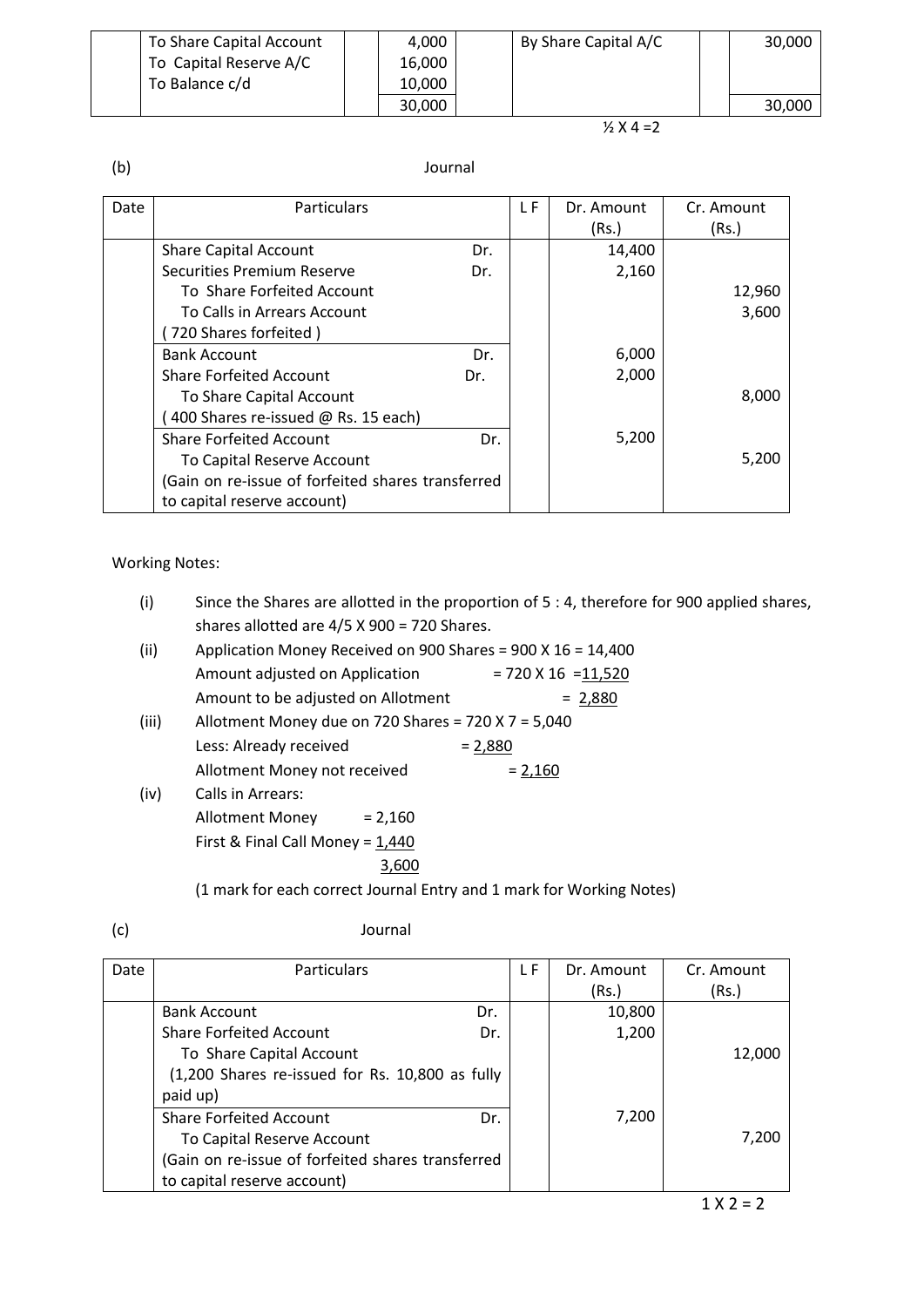17. A, B & C were partners in a firm sharing profits & losses in proportion to their fixed capitals. Their Balance Sheet as at March 31, 2017 was as follows:

#### Balance Sheet

| Liabilities               |          | Rs.       | Assets                                                         | Rs.       |
|---------------------------|----------|-----------|----------------------------------------------------------------|-----------|
| Capitals:                 |          |           | <b>Bank</b>                                                    | 21,000    |
| A                         | 5,00,000 |           | Stock                                                          | 9,000     |
| B                         | 3,00,000 |           | <b>Debtors</b><br>15,000                                       |           |
| $\mathsf{C}$              | 2,00,000 | 10,00,000 | Less: Provision for Doubtful Debts 1,500                       | 13,500    |
| <b>General Reserve</b>    |          | 75,000    | A's Loan                                                       | 35,500    |
| Creditors                 |          | 23,000    | Plant & Machinery                                              | 2,00,000  |
| <b>Outstanding Salary</b> |          | 7,000     | Land & Building                                                | 6,00,000  |
| B's Loan                  |          | 15,000    | Profit & Loss Account (For the year ending<br>31st March 2017) | 2,41,000  |
|                           |          | 11,20,000 |                                                                | 11,20,000 |

#### as at March 31, 2017

On the date of above Balance Sheet, C retired from the firm on the following terms:

- (i) Goodwill of the firm will be valued at two years purchase of the Average Profits of last three years. The Profits for the year ended March 31, 2015 & March 31, 2016 were Rs. 4,00,000&Rs. 3,00,000 respectively.
- (ii) Provision for Bad Debts will be maintained at 5% of the Debtors.
- (iii) Land & Building will be appreciated by Rs. 90,000 and Plant & Machinery Will be reduced to Rs. 1,80,000.
- (iv) A agreed to repay his Loan.
- (v) The loan repaid by A was to be utilized to pay C. The balance of the amount payable to C was transferred to his Loan Account bearing interest @ 12% per annum.

Prepare Revaluation Account, Partners' Capital Accounts, Partners' Current Accounts and the Balance Sheet of the reconstituted firm. 8

OR

P & K were partners in a firm. On March 31, 2017 their Balance Sheet was as follows:

#### Balance Sheet

#### as at March 31, 2017

|           | Liabilities | Rs. | Assets | Rs.    |
|-----------|-------------|-----|--------|--------|
| Capitals: |             |     | Bank   | 18,000 |
| D         | 3,00,000    |     | Stock  | 19,000 |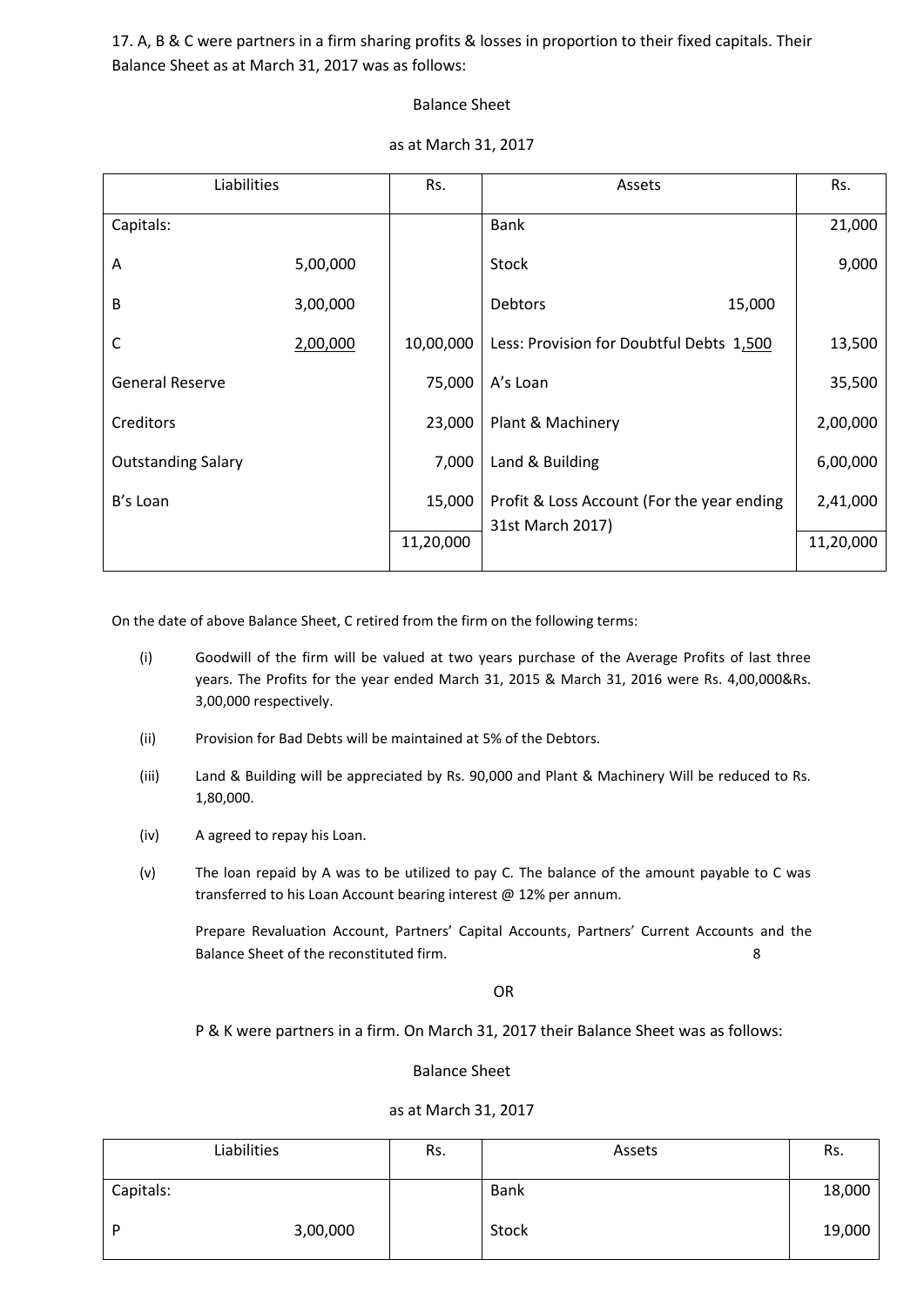| К                                          | 2,00,000 | 5,00,000 | <b>Debtors</b><br>22,000                 |          |
|--------------------------------------------|----------|----------|------------------------------------------|----------|
| <b>General Reserve</b>                     |          | 1,00,000 | Less: Provision for Doubtful Debts 1,500 | 20,500   |
| Creditors                                  |          | 50,000   | Unexpired Insurance                      | 5,000    |
| <b>Outstanding Expenses</b>                |          | 8,000    | Shares in X Limited                      | 65,000   |
| C's Loan                                   |          | 1,20,000 | Plant & Machinery                        | 1,45,500 |
| Profit & Loss Account (Profit for 2016-17) |          | 55,000   | Land & Building                          | 5,60,000 |
|                                            |          | 8,33,000 |                                          | 8,33,000 |
|                                            |          |          |                                          |          |

On April 1, 2017, they decided to admit C as a new partner for  $1/4^{\text{th}}$  share in profits on the following terms:

- (i) C's Loan will be converted into his capital.
- (ii) C will bring his share of goodwill premium by cheque. Goodwill of the firm will be calculated on the basis of Average Profits of previous three years. Profits for the year ended March 31, 2015 and March 31, 2016 were Rs. 55,000 and Rs. 1,00,000 respectively.
- (iii) 10% depreciation will be charged on Plant & Machinery and Land & Building will be appreciated by 5%.
- (iv) Capitals of P & K will be adjusted on the basis C's capital. Adjustments be done through bank and in case required overdraft facility be availed.

Pass necessary Journal entries on C's admission. 8

| <b>Particulars</b>                         | Amount | <b>Particulars</b>              | Amount |
|--------------------------------------------|--------|---------------------------------|--------|
|                                            | (Rs.)  |                                 | (Rs.)  |
| To Plant & Machinery                       | 20,000 | By Provision for Doubtful Debts | 750    |
| To Profit transferred to Partners' Current |        | By Land & Building              | 90,000 |
| Accounts                                   |        |                                 |        |
| 35,375<br>A                                |        |                                 |        |
| 21,225<br>B                                |        |                                 |        |
| 14,150                                     |        |                                 |        |
|                                            | 70,750 |                                 |        |
|                                            | 90,750 |                                 | 90,750 |

### Solution:Revaluation Account

#### Partners' Current Accounts

| Date   | <b>Particulars</b>     |          |        |        | Date   | <b>Particulars</b>     |          |        |        |
|--------|------------------------|----------|--------|--------|--------|------------------------|----------|--------|--------|
| 2017   | To C's Current Account | 38.250   | 22.950 |        | 2017   | By Revaluation Account | 35,375   | 21.225 | 14.150 |
| Mar 31 | To Profit & Loss A/C   | 1,20,500 | 72,300 | 48,200 | Mar 31 | By A's Current Account |          |        | 38,250 |
|        | To C's Capital Account |          |        | 42,150 |        | By B's Current Account |          |        | 22.950 |
|        |                        |          |        |        |        | By General Reserve     | 37.500   | 22,500 | 15,000 |
|        |                        |          |        |        |        | By Balance c/d         | 85,875   | 51,525 |        |
|        |                        | 1,58,750 | 95,250 | 90,350 |        |                        | 1,58,750 | 95,250 | 90,350 |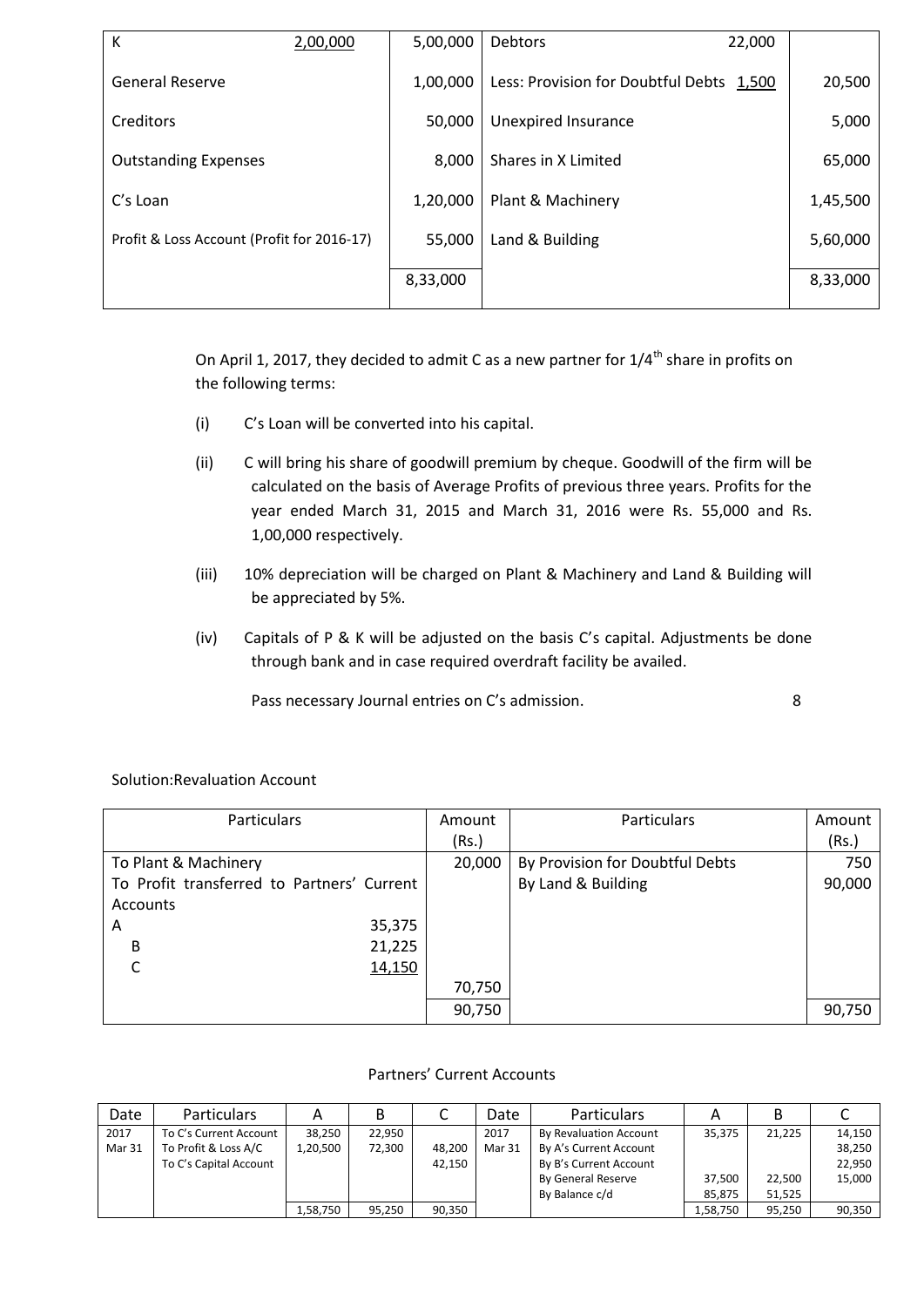## Partners' Capital Accounts

| Date           | <b>Particulars</b>                                       |          |          |                    | Date           | <b>Particulars</b>                       |          |          |                    |
|----------------|----------------------------------------------------------|----------|----------|--------------------|----------------|------------------------------------------|----------|----------|--------------------|
| 2017<br>Mar 31 | To Bank Account<br>To C's Loan Account<br>To Balance c/d | 5,00,000 | 3,00,000 | 35,500<br>2,06,650 | 2017<br>Mar 31 | By Balance b/d<br>By C's Current Account | 5,00,000 | 3,00,000 | 2,00,000<br>42,150 |
|                |                                                          | 5,00,000 | 3,00,000 | 2.42.150           |                |                                          | 5,00,000 | 3,00,000 | 2,42,150           |

### Balance Sheet

# as at March 31, 2017

| Liabilities               |          | Amount    | Assets                       |        | Amount    |
|---------------------------|----------|-----------|------------------------------|--------|-----------|
|                           |          | (Rs.)     |                              |        | (Rs.)     |
| Capitals:                 |          |           | Bank                         |        | 21,000    |
| A                         | 5,00,000 |           | Stock                        |        | 9,000     |
| B                         | 3,00,000 |           | <b>Debtors</b>               | 15,000 |           |
|                           |          | 8,00,000  | Less: Provision for D. Debts | 750    | 14,250    |
| C's Loan                  |          | 2,06,650  | Plant & Machinery            |        | 1,80,000  |
| Creditors                 |          | 23,000    | Land & Building              |        | 6,90,000  |
| <b>Outstanding Salary</b> |          | 7,000     | A's Current Account          |        | 85,875    |
| B's Loan                  |          | 15,000    | B's Current Account          |        | 51,525    |
|                           |          | 10,51,650 |                              |        | 10,51,650 |

 $2 + 2 + 2 + 2 = 8$ 

OR

| Date | Particulars                                     | L F | Dr. Amount (Rs.) | Cr. Amount (Rs.) |
|------|-------------------------------------------------|-----|------------------|------------------|
|      | C's Loan Account<br>Dr.                         |     | 1,20,000         |                  |
|      | To C's Capital Account                          |     |                  | 1,20,000         |
|      | (C's Loan account transferred to his capital    |     |                  |                  |
|      | account)                                        |     |                  |                  |
|      | <b>Bank Account</b><br>Dr.                      |     | 17,500           |                  |
|      | To Premium for Goodwill Account                 |     |                  | 17,500           |
|      | (New partner C brings in his share of           |     |                  |                  |
|      | goodwill)                                       |     |                  |                  |
|      | <b>Premium for Goodwill Account</b><br>Dr.      |     | 17,500           |                  |
|      | To P's Capital Account                          |     |                  | 8,750            |
|      | To K's Capital Account                          |     |                  | 8,750            |
|      | (Premium for Goodwill transferred to old        |     |                  |                  |
|      | partners' capital accounts in their sacrificing |     |                  |                  |
|      | ratio)                                          |     |                  |                  |
|      | <b>Revaluation Account</b><br>Dr.               |     | 14,550           |                  |
|      | To Plant & Machinery Account                    |     |                  | 14,550           |
|      | (Revaluation of Plant & Machinery on            |     |                  |                  |
|      | admission of new partner)                       |     |                  |                  |
|      | Land & Building Account<br>Dr.                  |     | 28,000           |                  |
|      | <b>To Revaluation Account</b>                   |     |                  | 28,000           |
|      | (Revaluation of Land & Building on admission    |     |                  |                  |
|      | of new partner)                                 |     |                  |                  |
|      | <b>Revaluation Account</b><br>Dr.               |     | 13,450           |                  |
|      | To P's Capital Account                          |     |                  | 6,725            |
|      | To K's Capital Account                          |     |                  | 6,725            |
|      | (Profit on revaluation transferred to partners' |     |                  |                  |
|      | capital accounts)                               |     |                  |                  |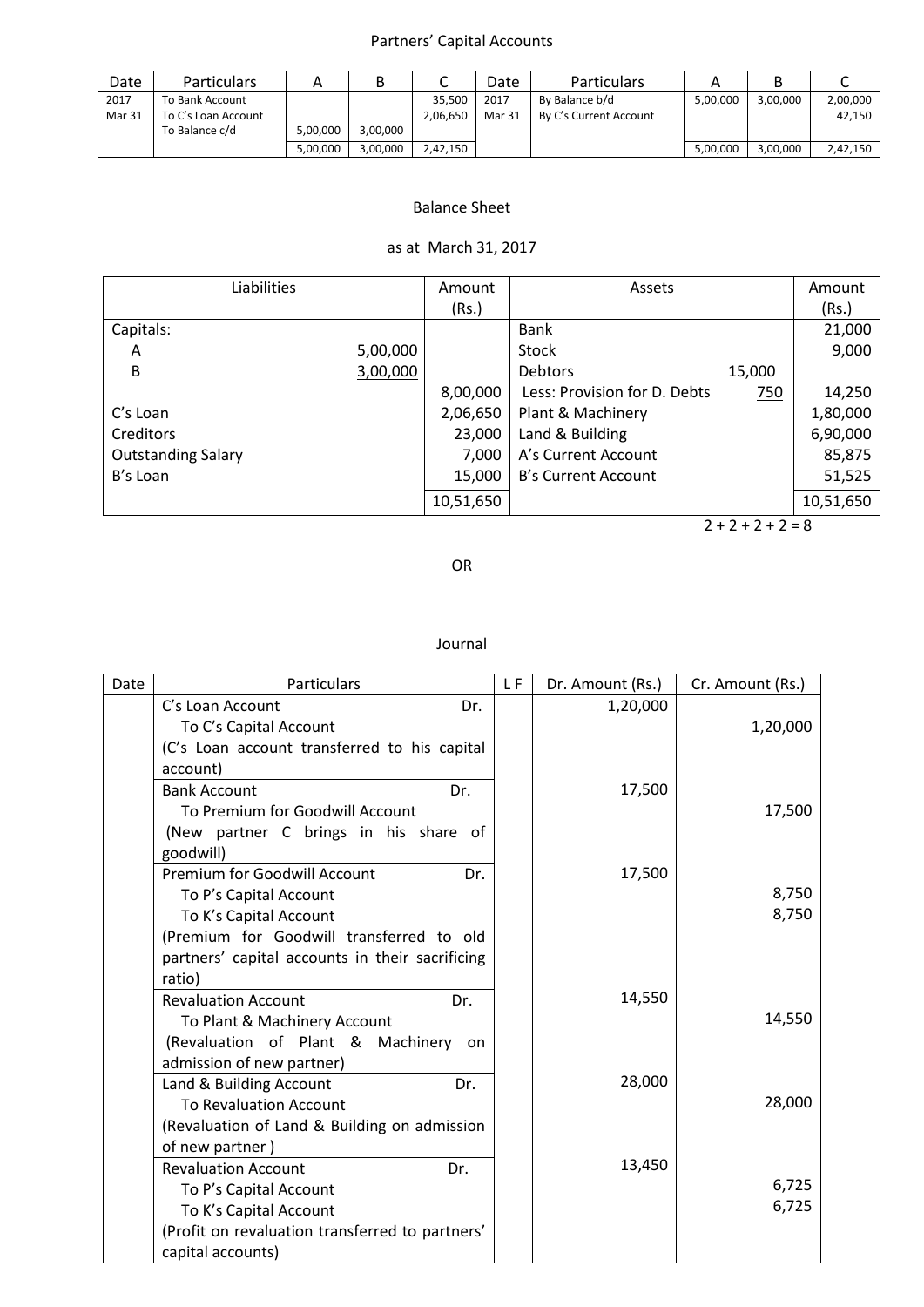| General Reserve Account                         | Dr. | 1,00,000 |          |
|-------------------------------------------------|-----|----------|----------|
| To P's Capital Account                          |     |          | 50,000   |
| To K's Capital Account                          |     |          | 50,000   |
| (General Reserve transferred to partners'       |     |          |          |
| capital account)                                |     |          |          |
| Profit & Loss Account                           | Dr. | 55,000   |          |
| To P's Capital Account                          |     |          | 27,500   |
| To K's Capital Account                          |     |          | 27,500   |
| (Profit & Loss account transferred to partners' |     |          |          |
| capital account)                                |     |          |          |
| P's Capital Account                             | Dr. | 2,12,975 |          |
| K's Capital Account                             | Dr. | 1,12,975 |          |
| <b>To Bank Account</b>                          |     |          | 3,25,950 |
| (Cash paid to P and K for adjustment of         |     |          |          |
| capital)                                        |     |          |          |
|                                                 |     |          | 8        |

#### Part B

### Option I

### (Analysis of Financial Statements)

18. Give any two examples of cash inflows from operating activities other than cash receipts from sale of goods & rendering of services.1

Solution: Any two of the followings:

- (i) Royalties
- (ii) Commission Received
- (iii) Sale of Scrap

 $\frac{1}{2}$  X 2 = 1

19. P P Limited is Share Broker Company. G G Limited is engaged in manufacturing of packaged food. P P Limited purchased 5,000 equity shares of Rs. 100 each of Savita Limited. G G Limited also purchased 10,000 equity shares of Rs. 100 each of Savita Limited.

For the purpose of preparing their respective Cash Flow Statements, under which category ofactivities the purchase of shares will be classified by P P Limited and G G Limited? 1

Solution: For P P Limited: Investing Activity  $\frac{1}{2}$ 

For G G Limited: Investing Activity  $\frac{1}{2}$ 

20. M K Limited is a computer hardware manufacturing company. While preparing its accounting records it takes into consideration the various accounting principles and maintains transparency. At the end of the accounting year, the company follows the *'Companies Act, 2013 and Rules thereunder'* for the preparation of its Financial Statements. It also prepares its Income Statement and Balance Sheet as per the format provided in Schedule III to the Act. Its Financial Statements depict its true & fair financial position. For the financial year ending March 31, 2017, the accountant of the company is not certain about the presentation of the following items under relevant Major Heads & Sub Heads, if any, in its Balance Sheet:

(i) Securities Premium Reserve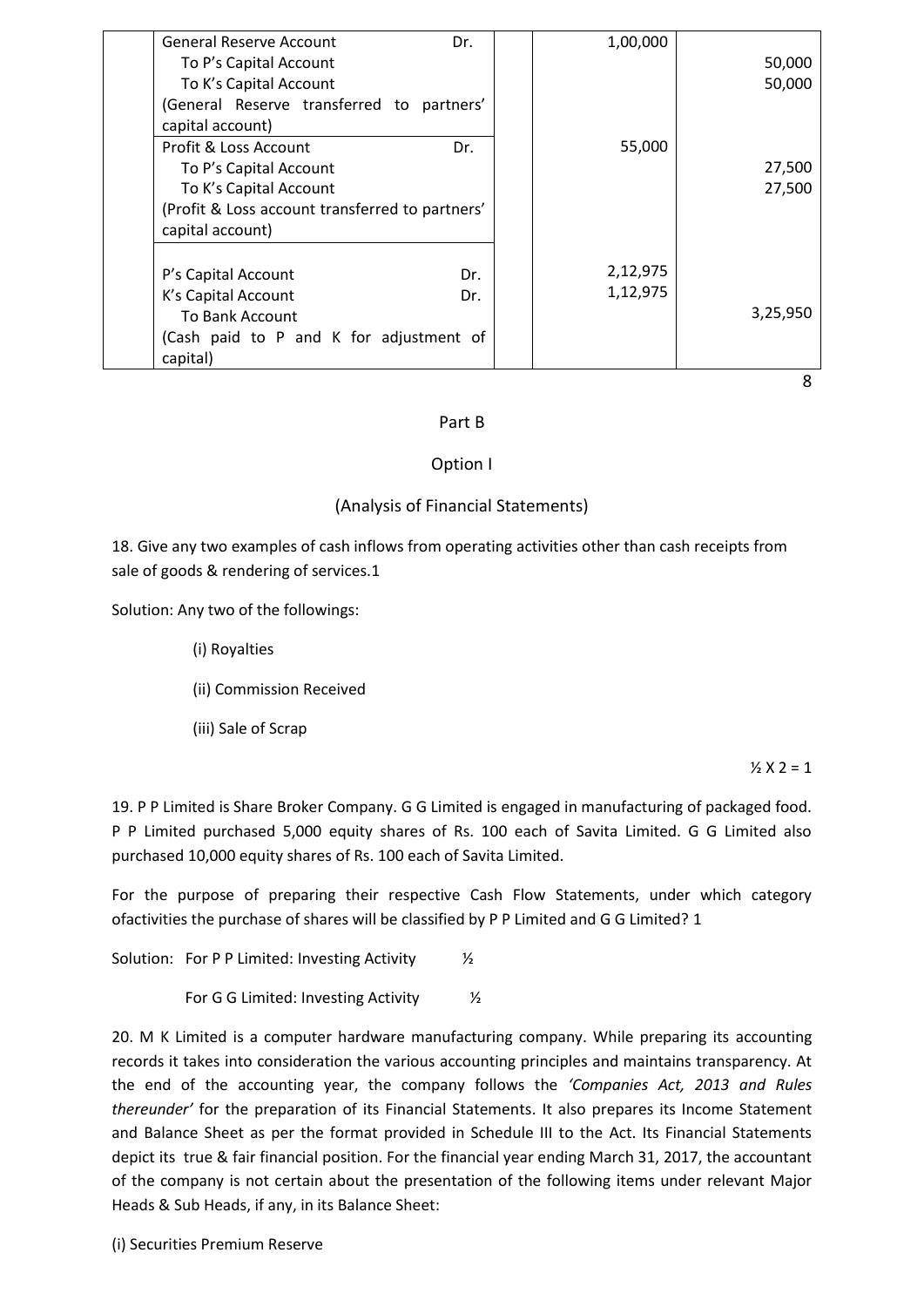(ii) Calls in Advance

(iii) Stores & Spares

(a) Advice the accountant of the company under which Major Heads and Sub Heads, if any, he should present the above items in the Balance Sheet of the company,

(b) List any two values that the company is observing in the maintenance of its accounting records and preparation of its financial statements.4

Solution: (a)

| S. No. | ltems                      | Major Head                 | Sub Head                         |
|--------|----------------------------|----------------------------|----------------------------------|
|        | Securities Premium Reserve | Shareholders' Funds        | Reserves & Surplus               |
| (ii)   | Calls in Advance           | <b>Current Liabilities</b> | <b>Other Current Liabilities</b> |
| (iii)  | Stores & Spares            | <b>Current Assets</b>      | Inventory                        |

3

(b) Any two of the following values: Transparency, Honesty, Abiding the Law. (Or any other relevant  $value)$ 

21. For the year ended March 31, 2017, Net Profit after tax of K X Limited was Rs. 6,00,000. The company has Rs. 40,00,000 12% Debentures of Rs. 100 each. Calculate Interest Coverage Ratio assuming 40% tax rate. State its significance also. Will the Interest Coverage Ratio change if during the year 2017-18, the company decides to redeem debentures of Rs. 5,00,000 and expects to maintain the same rate of Net Profit and assume that the Tax rate will not change. 4

Solution: Interest Coverage Ratio= Net Profit before Interest and Tax/ Interest on Long Term Debts

Net Profit after Tax = Rs. 6,00,000Tax Rate = 40 %

Net Profit before tax = 100/(100 – Tax) X Net Profit after tax

$$
= 100/60 \times 6{,}00{,}000 = 10{,}00{,}000
$$

Net Profit before Interest & Tax = Net Profit before tax + Interest on Long Term Debts

$$
= 10,00,000 + 4,80,000 = 14,80,000
$$

Interest Coverage Ratio= Net Profit before Interest and Tax / Interest on Long Term Debts 1

$$
= 14,80,000 / 4,80,000 = 3.08 \text{ Times}
$$

Significance of Interest Coverage Ratio: It reveals the number of times Interest on Long Term Debts is covered by the profits available. A higher ratio ensures safety of interest on Long Term Debts. 1

The Interest coverage ratio will improve if the company decides to redeem Rs. 5,00,000 debentures assuming that Net Profit after interest and the tax rate will be same. 1

22. Following is the Statement of Profit & Loss of X L Limited for the year ended March 31, 2017:

#### Statement of Profit & Loss

for the year ended March 31, 2017

| <b>Particulars</b><br>Notes to |          | 2015-16      | 2016-17      |
|--------------------------------|----------|--------------|--------------|
|                                | Accounts | Amount (Rs.) | Amount (Rs.) |
| <b>Revenue from Operations</b> |          | 50,00,000    | 80,00,000    |
| Expenses:                      |          |              |              |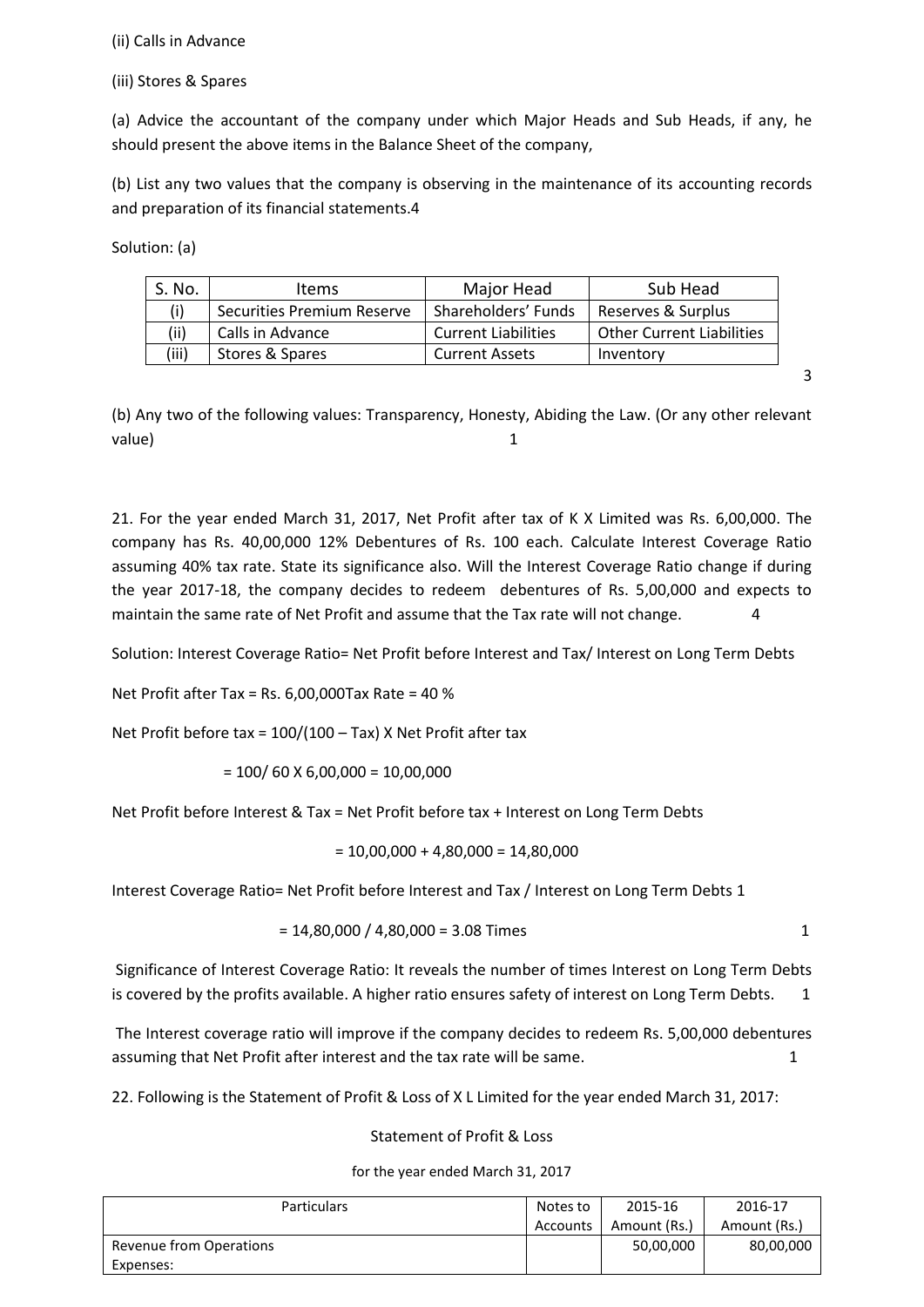| (a) Employee Benefit Expenses: 10 % of Revenue from |           |           |
|-----------------------------------------------------|-----------|-----------|
| <b>Operations</b>                                   |           |           |
| (b) Other Expenses                                  | 10,00,000 | 12,00,000 |
| Tax Rate 40 %                                       |           |           |

### Prepare Comparative Statement of Profit & Loss of X L Limited.4

### Solution: X L Limited

### Comparative Statement of Profit & Loss

for the year ended March 31, 2016 and 2017

| <b>Particulars</b>                                  | 2015-16   | 2016-17   | Absolute     | % age  |
|-----------------------------------------------------|-----------|-----------|--------------|--------|
|                                                     | Amount    | Amount    | Change (Rs.) | Change |
|                                                     | (Rs.)     | (Rs.)     |              |        |
| Revenue from Operations                             | 50,00,000 | 80,00,000 | 30,00,000    | 60     |
| Expenses:                                           |           |           |              |        |
| (a) Employee Benefit Expenses: 10 % of Revenue from |           |           |              |        |
| <b>Operations</b>                                   | 5,00,000  | 8,00,000  | 3,00,000     | 60     |
| (b) Other Expenses                                  | 10,00,000 | 12,00,000 | 2,00,000     | 20     |
| Net Profit before Tax                               | 35,00,000 | 60,00,000 | 25,00,000    | 71.43  |
| Less: Tax                                           | 14,00,000 | 24,00,000 | 10,00,000    | 71.43  |
| Net Profit after Tax                                | 21,00,000 | 36,00,000 | 15,00,000    | 71.43  |

(1 mark for each column)4

23. From the following Balance Sheet of Ajanta Limited as on March 31, 2017, prepare a Cash Flow Statement:

| Particulars                                                          | <b>Note</b> | 31-3-2017          | 31-3-2016          |
|----------------------------------------------------------------------|-------------|--------------------|--------------------|
|                                                                      | Number      | (Rs.)              | (Rs.)              |
| I. Equity and Liabilities                                            |             |                    |                    |
| (1) Shareholders' Funds                                              |             | 10,00,000          | 10,00,000          |
| (a) Equity Share Capital<br>(b) Reserves and Surplus                 | 1           | 2,40,000           | 1,20,000           |
| (2) Non- Current Liabilities<br>Long-Term Borrowings- 9 % Debentures |             | 3,20,000           | 2,40,000           |
| (3) Current Liabilities                                              |             |                    |                    |
| (a) Trade Payables                                                   | 2           | 1,80,000           | 2,40,000           |
| (b) Other Current Liabilities                                        | 3           | 1,80,000           | 1,60,000           |
| Total                                                                |             | 19,20,000          | 17,60,000          |
| II. Assets                                                           |             |                    |                    |
| (1) Non-Current Assets                                               |             |                    |                    |
| (a) Fixed Assets                                                     |             |                    |                    |
| <b>Tangible Assets</b>                                               | 4           | 13,40,000          | 12,00,000          |
| (b) Non-Current Investments                                          | 5           | 2,40,000           | 1,60,000           |
| (2) Current Assets                                                   |             | 1,20,000           | 1,60,000           |
| (a) Inventories                                                      |             |                    |                    |
| (b) Trade Receivables                                                |             | 1,60,000<br>60,000 | 1,60,000<br>80,000 |
| Cash and Cash Equivalents<br>(c)                                     |             |                    |                    |
| Total                                                                |             | 19,20,000          | 17,60,000          |

# Notes to Accounts

| <b>Note</b> | Particulars | 31-3-2017 | 31-3-2016 |
|-------------|-------------|-----------|-----------|
| Number      |             | (Rs.      | (Rs.      |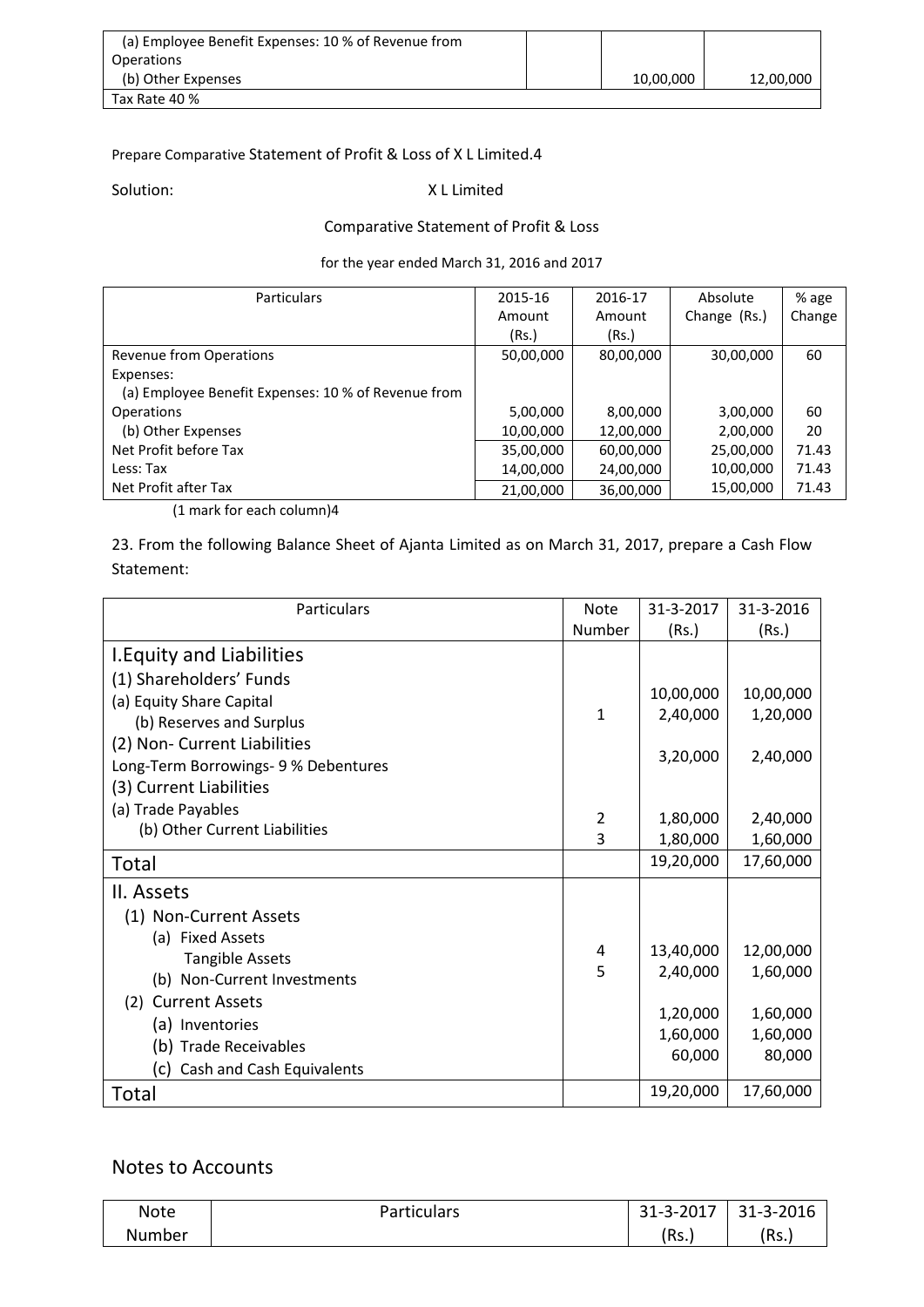| 1 | <b>Reserves and Surplus</b>           |            |            |
|---|---------------------------------------|------------|------------|
|   | <b>General Reserve</b>                | 1,20,000   | 1,20,000   |
|   | Balance in Statement of Profit & Loss | 1,20,000   |            |
|   |                                       | 2,40,000   | 1,20,000   |
| 2 | <b>Trade Payables</b>                 |            |            |
|   | <b>Creditors</b>                      | 1,40,000   | 1,20,000   |
|   | <b>Bills Payable</b>                  | 40,000     | 1,20,000   |
|   |                                       | 1,80,000   | 2,40,000   |
| 3 | <b>Other Current Liabilities</b>      |            |            |
|   | <b>Outstanding Rent</b>               | 1,80,000   | 1,60,000   |
|   |                                       | 1,80,000   | 1,60,000   |
|   | <b>Tangible Assets</b>                |            |            |
| 4 | Plant & Machinery                     | 14,90,000  | 13,00,000  |
|   | <b>Accumulated Depreciation</b>       | (1,50,000) | (1,00,000) |
|   |                                       | 13,40,000  | 12,00,000  |
| 5 | Non-Current Investments               |            |            |
|   | Shares in XYZ Limited                 | 2,40,000   | 1,60,000   |
|   |                                       | 2,40,000   | 1,60,000   |

Additional Information:

- (a) During the year 2016-17, a machinery costing Rs. 50,000 and accumulated depreciation thereon Rs. 15,000 was sold for Rs. 32,000.
- (b) 9 % Debentures Rs. 80,000 were issued on April 1, 2016. 6

Solution: and Ajanta Limited

### Cash Flow Statement

for the year ended 31st March, 2014

| <b>Particulars</b>                                                   |                      | Amount   |
|----------------------------------------------------------------------|----------------------|----------|
|                                                                      |                      | (Rs.)    |
| I-CASH FLOW FROM OPERATING ACTIVITIES                                |                      |          |
| Surplus: Balance in the Statement of Profit & Loss                   |                      |          |
| Adjustment for Non- Cash and Non-Operating Items                     | 1,20,000             |          |
| 65,000<br>Depreciation                                               |                      |          |
| Loss on sale of Machinery<br>3,000                                   |                      |          |
| Interest on Debentures<br>28,800                                     |                      |          |
|                                                                      | 96,800               |          |
| Operating Profit before changes in working capital                   | 2,16,800             |          |
| Add: Decrease in Current Assets and Increase in Current Liabilities  |                      |          |
| 40,000<br>Inventories                                                |                      |          |
| 20,000<br><b>Outstanding Rent</b>                                    |                      |          |
| Creditors<br>20,000                                                  | 80,000               |          |
| Less: Increase in Current Assets and Decrease in Current Liabilities |                      |          |
| <b>Bills Payable</b>                                                 | (80,000)             |          |
|                                                                      | 2,16,800             |          |
| Cash Flow from Operating Activities                                  |                      | 2,16,800 |
| II- CASH FLOW FROM INVESTING ACTIVITIES                              |                      |          |
| <b>Purchase of Machinery</b>                                         |                      |          |
| Sale of Machinery                                                    | (2,40,000)<br>32,000 |          |
| Purchase of Shares in XYZ Limited                                    | (80,000)             |          |
|                                                                      | (2,88,000)           |          |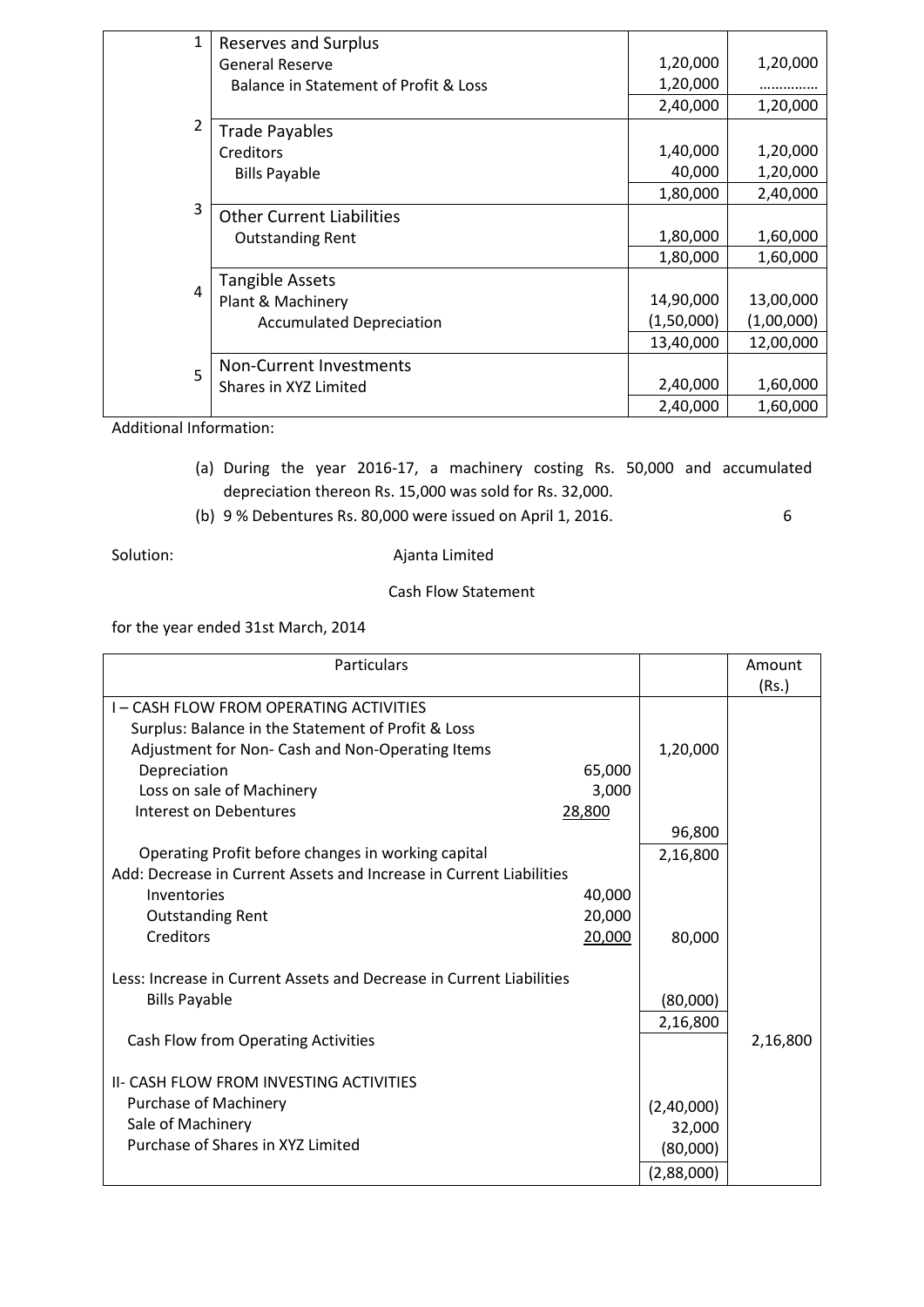| Cash Flow from Investing Activities               |           | (2,88,000) |
|---------------------------------------------------|-----------|------------|
| III- CASH FLOW FROM FINANCING ACTIVITIES          | 80,000    |            |
| Issue of 9 % Debentures                           | (28, 800) |            |
| Interest on Debentures                            | 51,200    |            |
| Cash Flow from Financing Activities               |           | 51,200     |
| Net Cash Flow                                     |           | (20,000)   |
| Add: Opening Balance of Cash and Cash Equivalents |           | 80,000     |
| Closing Balance of Cash and Cash Equivalents      |           | 60,000     |
| $2 + 1 + 1$                                       |           |            |

## Plant & Machinery Account

| <b>Particulars</b> | Amount    | Particulars                         | Amount    |
|--------------------|-----------|-------------------------------------|-----------|
|                    | (Rs.)     |                                     | (Rs.)     |
| To Balance b/d     | 13,00,000 | By Bank Account                     | 32,000    |
| To Bank Account    | 2,40,000  | By Accumulated Depreciation Account | 15,000    |
|                    |           | By Statement of Profit & Loss       | 3,000     |
|                    |           | By Balance c/d                      | 14,90,000 |
|                    | 15,40,000 |                                     | 15,40,000 |
|                    |           |                                     |           |

### Accumulated Depreciation Account

| <b>Particulars</b>           | Amount   | <b>Particulars</b>            | Amount   |
|------------------------------|----------|-------------------------------|----------|
|                              | (Rs.)    |                               | (Rs.)    |
| To Plant & Machinery Account | 15,000   | By Balance b/d                | 1,00,000 |
| To Balance c/d               | 1,50,000 | By Statement of Profit & Loss | 65,000   |
|                              | 1,65,000 |                               | 1,65,000 |
|                              |          |                               |          |

#### **PART – B**

### **Option-II**

#### Computerised Accounting

18. While navigating in the workbook, which of the following commands is used to move to the beginning of the Current row: 1

- a. [ctrl] + [home]
- b. [page up]
- c. [Home]
- d. [ctrl] + [Back space]

Sol: (c)

- 19. Join line in the context of Access table means: 1
- a. Graphical representation of tables between tables
- b. Lines bonding the data within table
- c. Line connecting two fields of a table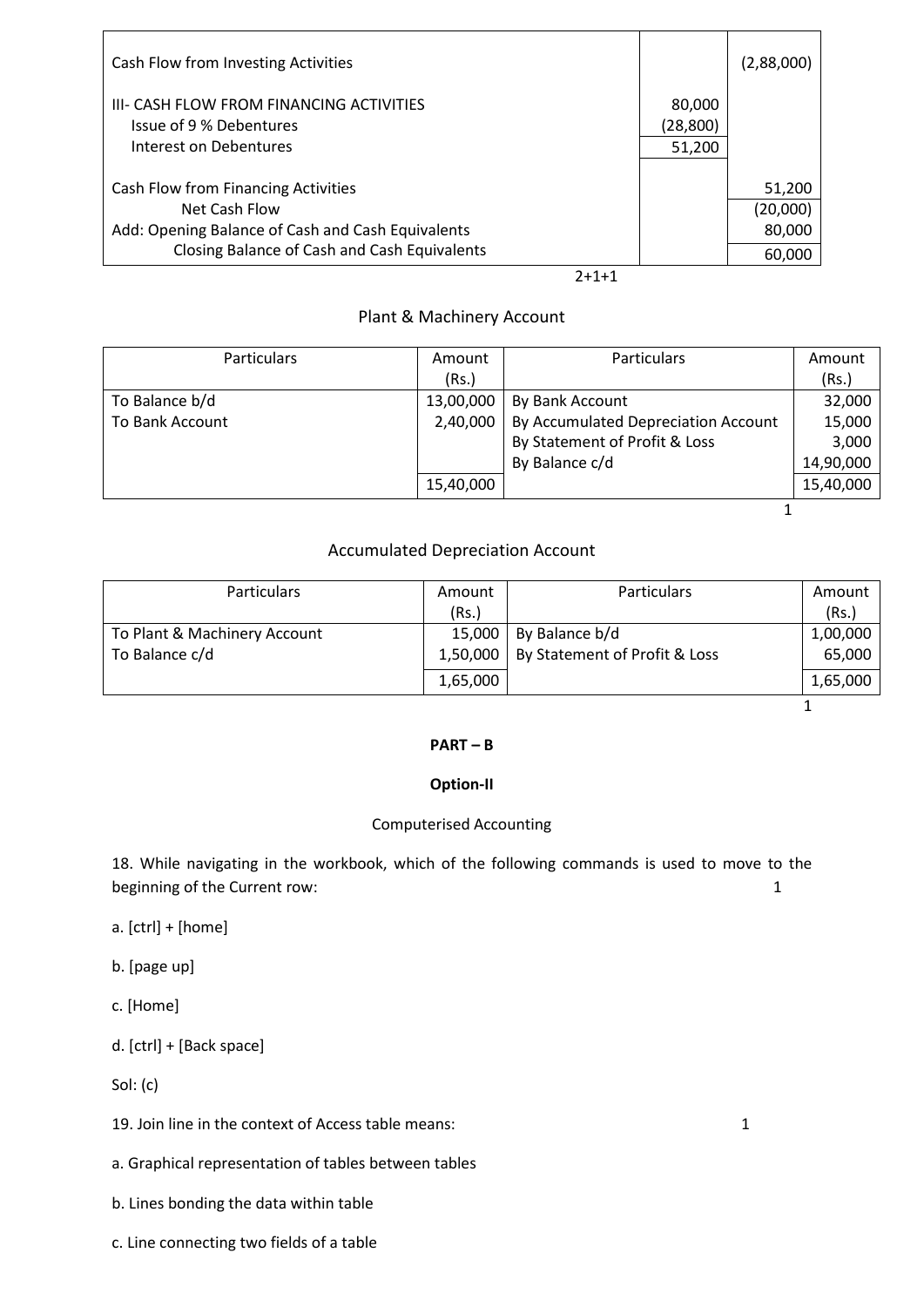d. Line connecting two records of a table

Sol: (b)

20. Enumerate the basic requirements of computerized accounting system for a business organization.

Sol: The computerized accounting is one the database-oriented applications wherein the transaction data is stored in well-organized database. The user operates on such database using the required interface and also takes the required reports by suitable transformations of stored data into information. Therefore, the fundamentals of computerized accounting include all the basic requirements of any database-oriented application in computers. 4

Accounting framework…………………………………………… [2]

It is the application environment of the computerized accounting. A healthy accounting framework interms of accounting principles, coding and grouping structure is a pre-condition for any computerizedaccounting system.

Operating procedure…………………………………………........ [2]

A well-conceived and designed operating procedure blended with suitable operating environment of

the enterprise is necessary to work with the computerized accounting system.

21. The generation of ledger accounts is not a necessary condition for making trial balance in a computerized accounting system. Explain. 4

Sol: In computerized accounting system, every day business transactions are recorded with the help of computer software. Logical scheme is applied for codification of account and transaction. Every account and transaction is assigned a unique code. The grouping of accounts is done from the first stage.

[Briefly explaining what is account groups and hierarchy of ledger.]

The hierarchy of ledger accounts is maintained and the data is transferred into Ledger accounts automatically by the computer. In order to produce ledger accounts the stored transaction data is processed to appear as classified so that same is presented in the form of report. The preparation of financial statements is independent of producing the trial balance. 4

22. Internal manipulation of accounting records is much easier in computerized accounting than in manual accounting. How? 4

Sol: Internal manipulation of accounting records is much easier in computerized accounting due to thefollowing:

i. Defective logical sequence at the programming stage

ii. Prone to hacking

23. Computerisation of accounting data on one hand stores voluminous data in a systematic and organized manner whereas on the other hand suffers from threats of vulnerability and manipulations. Discuss the security measures you would like to employ for securing the data from such threats. 6

Sol: Every accounting software ensures data security, safety and confidentiality. Therefore every, software should provide for the following: